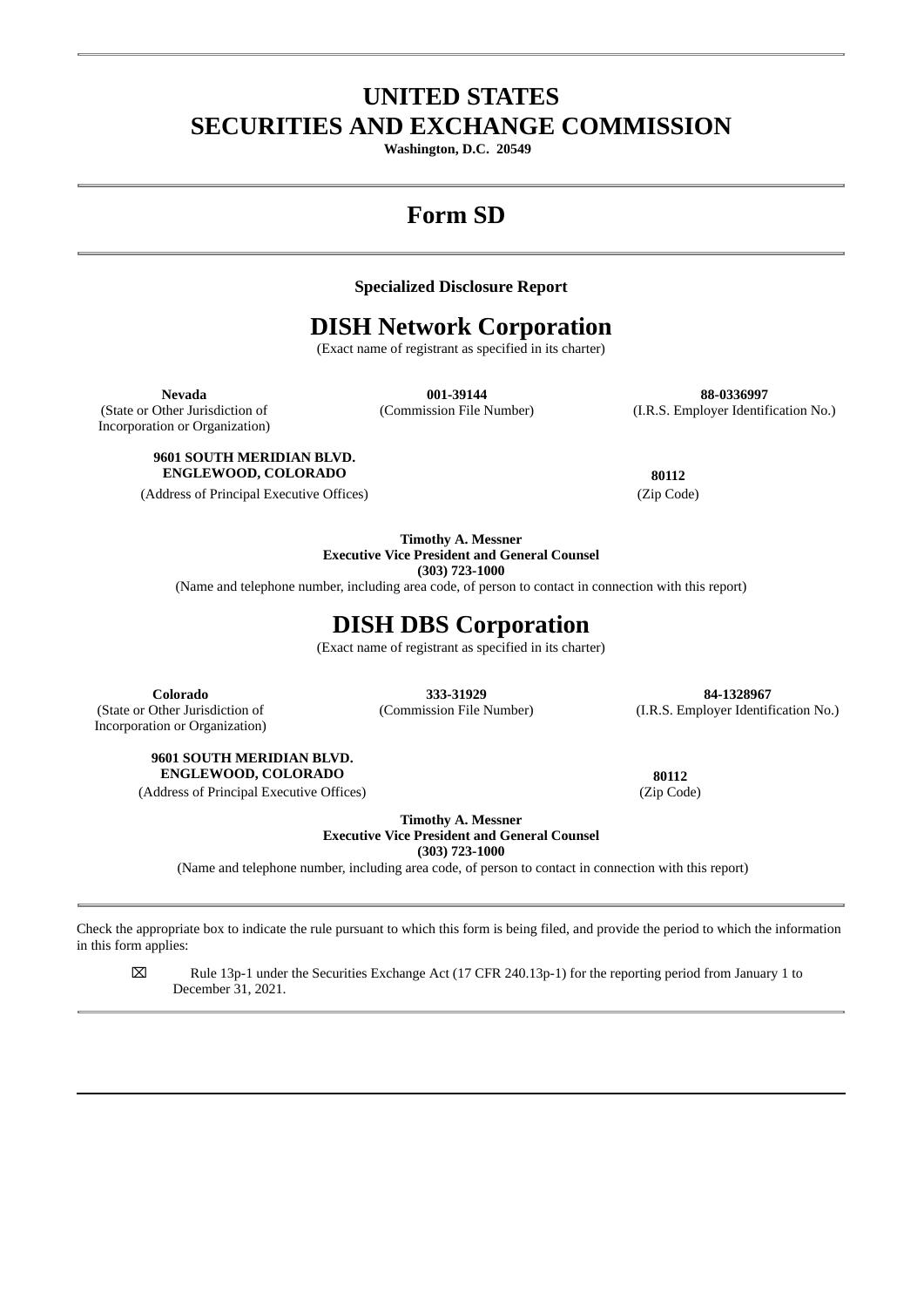#### **EXPLANATORY NOTE**

DISH Network Corporation ("DISH") and its subsidiary, DISH DBS Corporation ("DBS"), each has prepared this Specialized Disclosure Report on Form SD ("Form SD") pursuant to Rule 13p-1 (the "Rule") promulgated under the Securities Exchange Act of 1934, as amended (the "Exchange Act"), for the reporting period of January 1 to December 31, 2021. Unless the context indicates otherwise, any reference in this Form SD to the "Company," "we," "us" and "our" refer to DISH, DBS and their respective subsidiaries through December 31, 2021. Each of DISH and DBS is filing this Form SD and the attached Conflict Minerals Report separately and on its own behalf.

#### **SECTION 1—CONFLICT MINERALS DISCLOSURE**

#### **ITEM 1.01. Conflict Minerals Disclosure and Report**

#### **Introduction**

The Rule requires disclosure of certain information when a registrant manufactures, or contracts to manufacture, products whose manufacture was completed during the reporting period that contain certain minerals that are necessary to the functionality or production of such products (the "Covered Products"). The specified minerals are gold, columbite-tantalite (coltan), cassiterite and wolframite, including their derivatives, which are limited to tantalum, tin and tungsten (collectively, the "Conflict Minerals"). For the Covered Products, the registrant must conduct in good faith a reasonable country of origin inquiry designed to determine whether any of the Conflict Minerals originated in the Democratic Republic of the Congo or certain adjoining countries (each, a "Covered Country" and collectively, the "Covered Countries"). If, based on such inquiry, a registrant knows or has reason to believe that any of the Conflict Minerals contained in its products originated or may have originated in a Covered Country and that such Conflict Minerals are not or may not be solely from recycled or scrap sources, the registrant must conduct due diligence with respect to the source and chain of custody of the Conflict Minerals to determine if they directly or indirectly finance or benefit armed groups in the Covered Countries.

#### **Conclusion Based on Reasonable Country of Origin Inquiry**

In accordance with the Rule, for the reporting period of January 1 to December 31, 2021, the Company:

- Determined that the Company manufactured, or contracted to manufacture, Covered Products.
- Conducted a good faith reasonable country of origin inquiry which was reasonably designed to determine whether any of the Conflict Minerals in our Covered Products originated in the Covered Countries and, if so, whether any of such Conflict Minerals may be from recycled or scrap sources. Based on that inquiry, the Company has reason to believe that some of the Conflict Minerals in our Covered Products may have originated in one or more of the Covered Countries and that such Conflict Minerals may not be from recycled or scrap sources.
- Conducted due diligence with respect to the source and chain of custody of such Conflict Minerals.

Based on the information obtained through our reasonable country of origin inquiry and our due diligence efforts, which significantly overlap, the Company has reasonably determined that countries of origin of the Conflict Minerals in the Covered Products, to the extent known, included Rwanda and Uganda.

#### **Conflict Minerals Disclosure**

Based on the results of the procedures described above, the Company has filed this Form SD and the attached Conflict Minerals Report. A copy of the Company's Conflict Minerals Report is filed as Exhibit 1.01 to this Form SD, and is publicly available on the Company's website at http://ir.dish.com/financial-information/sec-filings. Unless otherwise stated in this Form SD and the Conflict Minerals Report filed as Exhibit 1.01 hereto, any documents, third-party materials or references to websites, including the Company's, are not incorporated by reference in, or considered to be a part of, this Form SD and the attached Conflict Minerals Report.

#### **Forward-Looking Statements**

This Form SD and the attached Conflict Minerals Report contain "forward-looking statements" within the meaning of the Private Securities Litigation Reform Act of 1995, Section 27A of the Securities Act of 1933, as amended, and Section 21E of the Exchange Act, including but not limited to statements about our estimates, expectations, plans, objectives, strategies, and financial condition,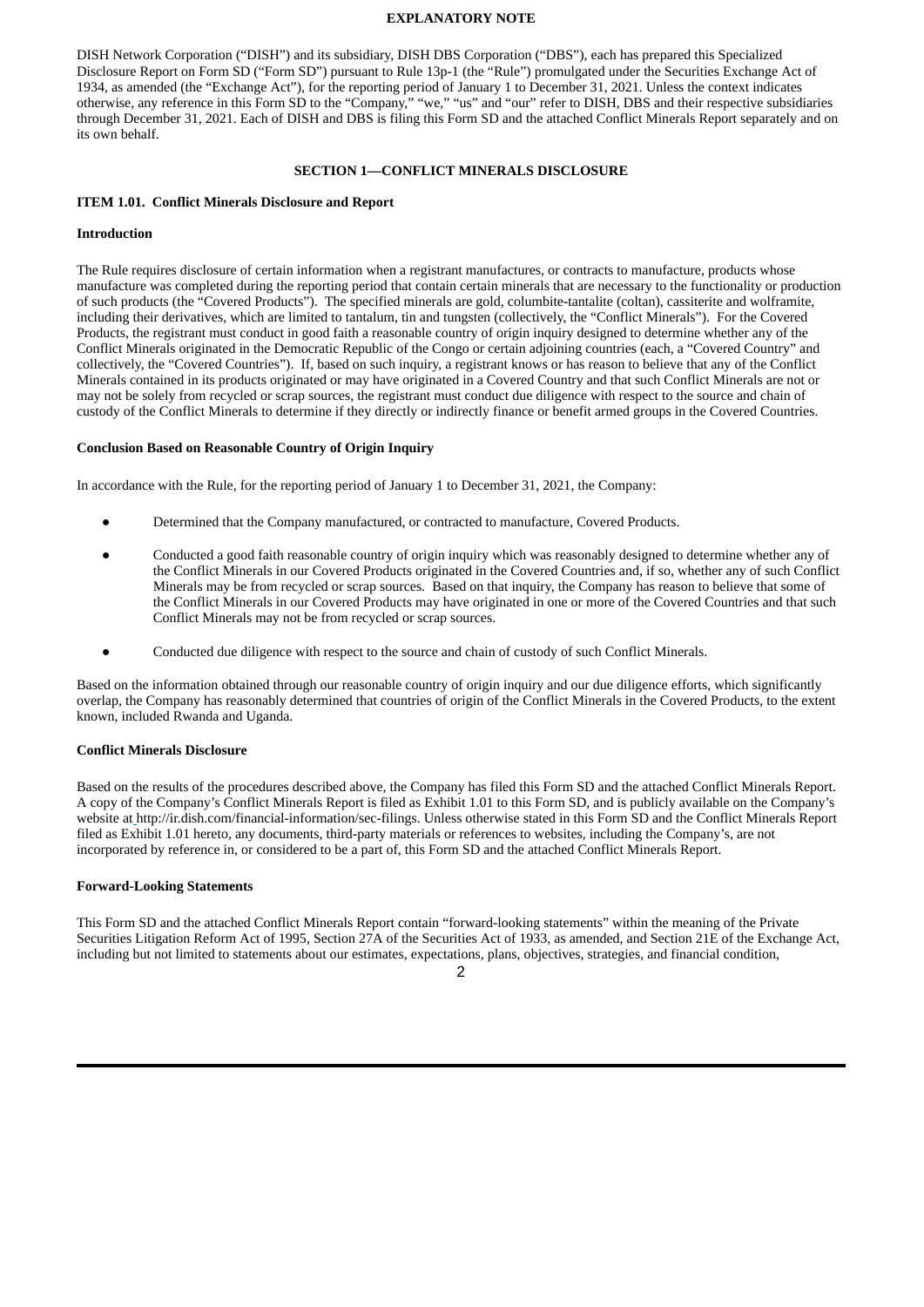expected impact of regulatory developments and legal proceedings, opportunities in our industries and businesses and other trends and projections for the future. All statements, other than statements of historical facts, may be forward-looking statements. Forward-looking statements may also be identified by words such as "anticipate," "intend," "plan," "goal," "seek," "believe," "estimate," "expect," "predict," "continue," "future," "will," "would," "could," "can," "may" and similar expressions that convey uncertainty of future events or outcomes and the negatives of those terms. These forward-looking statements are based on information available to us as of the date of this Form SD and the attached Conflict Minerals Report and represent management's current views and assumptions about future events. Forward-looking statements are not guarantees of future performance, actions, events or results and involve potential known and unknown risks, uncertainties and other factors, many of which may be beyond our control and may pose a risk to our operating and financial condition. Accordingly, actual performance, events or results could differ materially from those expressed or implied in the forward-looking statements due to a number of factors. Important factors that could cause actual outcomes to differ materially from those contained in any forward-looking statement include those described in DISH's and DBS's respective reports, including DISH's and DBS's respective annual reports on Form 10-K for the fiscal year ended December 31, 2021, DISH's and DBS's respective quarterly reports on Form 10-Q and other documents that each of DISH and DBS files with or furnishes to the Securities and Exchange Commission from time to time. You should not put undue reliance on any forward-looking statements. Unless we are required to do so under U.S. federal securities laws or other applicable laws, we do not intend to update or revise any forward-looking statements. All cautionary statements made herein should be read as being applicable to all forward-looking statements wherever they appear. Investors should consider the risks and uncertainties described herein and should not place undue reliance on any forward-looking statements, which speak only as of the date hereof. We do not undertake, and specifically disclaim, any obligation to publicly release the results or any revisions that may be made to any forward-looking statements, whether as a result of new information, future events or otherwise, except as required by law.

## **ITEM 1.02. Exhibit**

As specified in Section 2, Item 2.01 of this Form SD, the [Company](#page-4-0) is hereby filing our Conflict Minerals Report as Exhibit 1.01 to this Form SD.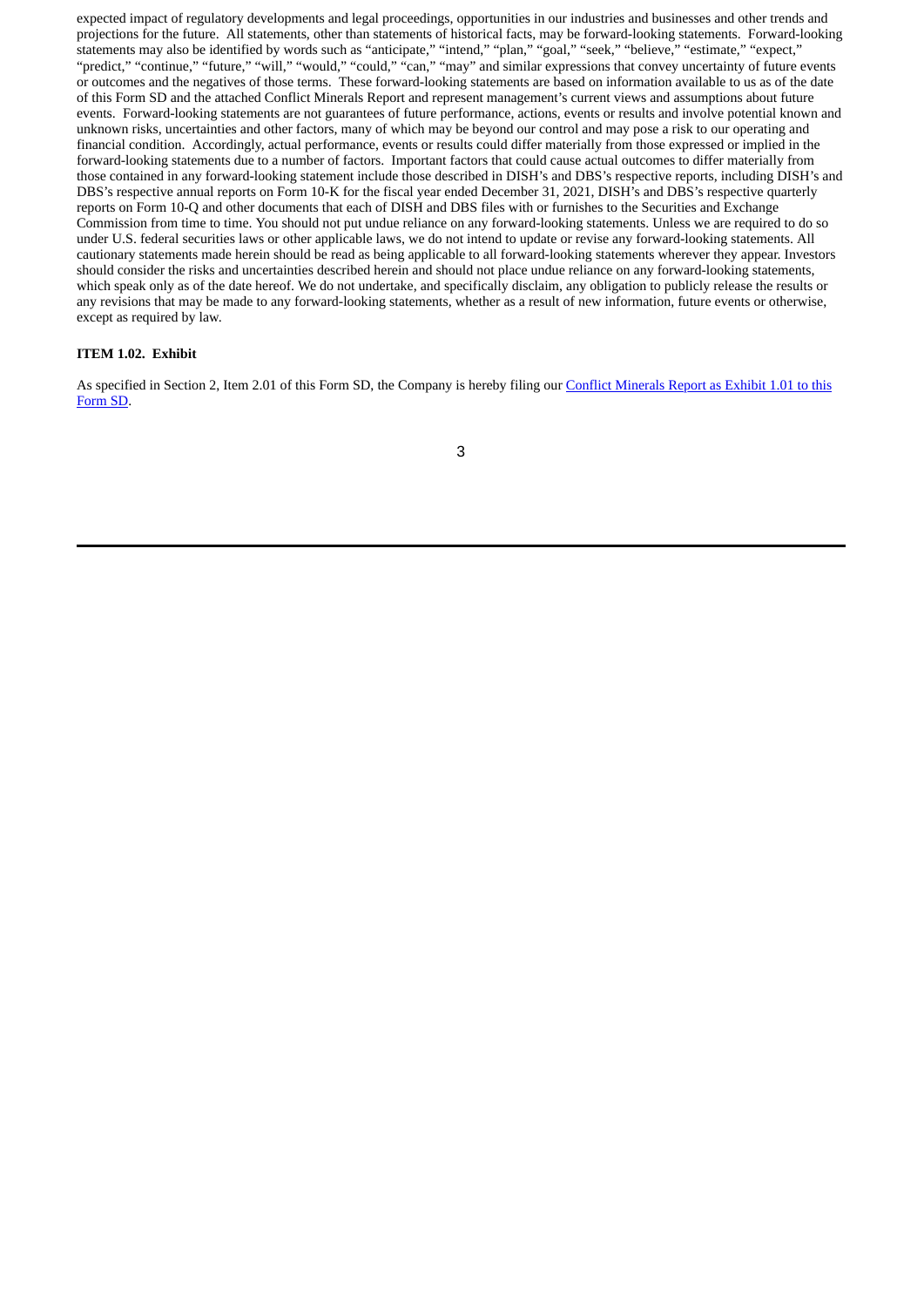#### **SECTION 2—EXHIBITS**

## **ITEM 2.01. Exhibits**

The following exhibit is filed as part of this Form SD.

**Exhibit No. Description**<br>1.01 **Conflict Minerals Report of DISH Network Corporation and D** Conflict Minerals Report of DISH Network [Corporation](#page-4-0) and DISH DBS Corporation for the reporting period January 1 to December 31, 2021.

## **SIGNATURES**

Pursuant to the requirements of the Securities Exchange Act of 1934, each registrant has duly caused this report to be signed on its behalf by the duly authorized undersigned.

## **DISH NETWORK CORPORATION**

### **DISH DBS CORPORATION**

By: /s/ Timothy A. Messner Timothy A. Messner May 27, 2022 *Executive Vice President and General Counsel*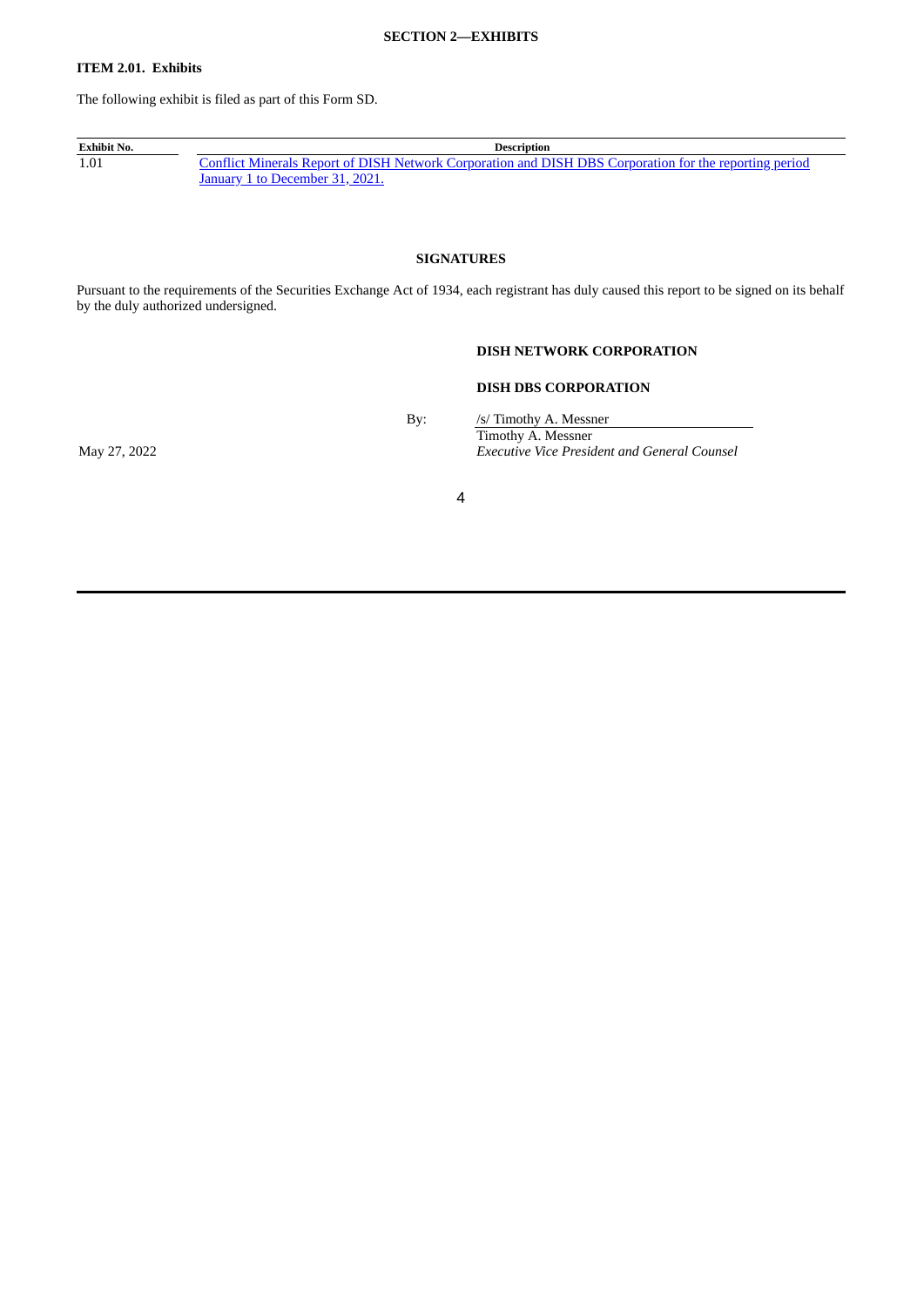#### **DISH NETWORK CORPORATION DISH DBS CORPORATION**

#### **Conflict Minerals Report**

#### **For the reporting period from January 1 to December 31, 2021**

#### <span id="page-4-0"></span>**Introduction and Background**

This Conflict Minerals Report (the "Report") of DISH Network Corporation ("DISH") and DISH DBS Corporation ("DBS" and, together with DISH and the respective subsidiaries of DISH and DBS through December 31, 2021, the "Company," "we," "our" and/or "us") has been prepared pursuant to Rule 13p-1 (the "Rule") promulgated under the Securities Exchange Act of 1934, as amended, for the reporting period from January 1 to December 31, 2021. The Rule requires disclosure of certain information when a company manufactures or contracts to manufacture products and the minerals specified in the Rule are necessary to the functionality or production of those products. The specified minerals are gold, columbite-tantalite (coltan), cassiterite and wolframite, including their derivatives, which are limited to tantalum, tin and tungsten (collectively, the "Conflict Minerals") that originated in the Democratic Republic of the Congo ("DRC") and certain adjoining countries (collectively with the DRC, the "Covered Countries").

Pursuant to the Rule, the Company has concluded, in good faith, that during the reporting period from January 1 to December 31, 2021:

- the Company manufactured, or contracted to manufacture, products whose manufacture was completed in calendar year 2021 as to which Conflict Minerals are necessary to the functionality or production of those products (our "Covered Products"); and
- based on its good faith reasonable country of origin inquiry ("RCOI") regarding the Conflict Minerals in our Covered Products, the Company had reason to believe that certain of the Conflict Minerals necessary to the functionality or production of our Covered Products may have originated in one or more of the Covered Countries and that such Conflict Minerals may not be from recycled or scrap sources.

Therefore, the Company performed due diligence on the source and chain of custody of such Conflict Minerals in our Covered Products. The Company is filing this Report with its Specialized Disclosure Report on Form SD (the "Form SD") to comply with the requirements of the Rule. This Report has not been subject to an independent private sector audit.

## **PART I. COMPANY OVERVIEW AND DESCRIPTION OF PRODUCTS COVERED BY THIS REPORT**

#### **Description of Products**

During the reporting period, we engaged in the provision of pay-tv services in the United States of America. We operate through two primary business segments, Pay-TV and Wireless. The Pay-TV segment is offered under the DISH® brand and Sling® brand. Our Wireless business segment consists of two business units, Retail Wireless and 5G Network Deployment. This Report relates to our Covered Products under our Pay-TV business segment, which consist of digital set-top boxes and related components sold to international third-party providers of satellite pay-tv services and streaming media devices.

Certain of our Covered Products were designed, developed, engineered, manufactured, assembled and/or distributed by us; however, we also outsourced a significant portion of these functions to third parties. We worked with third-party vendors for the development and manufacture of components that are integrated into our Covered Products. We developed dual sourcing capabilities for critical parts when practical and we evaluated outsourced subcontract vendors on a periodic basis.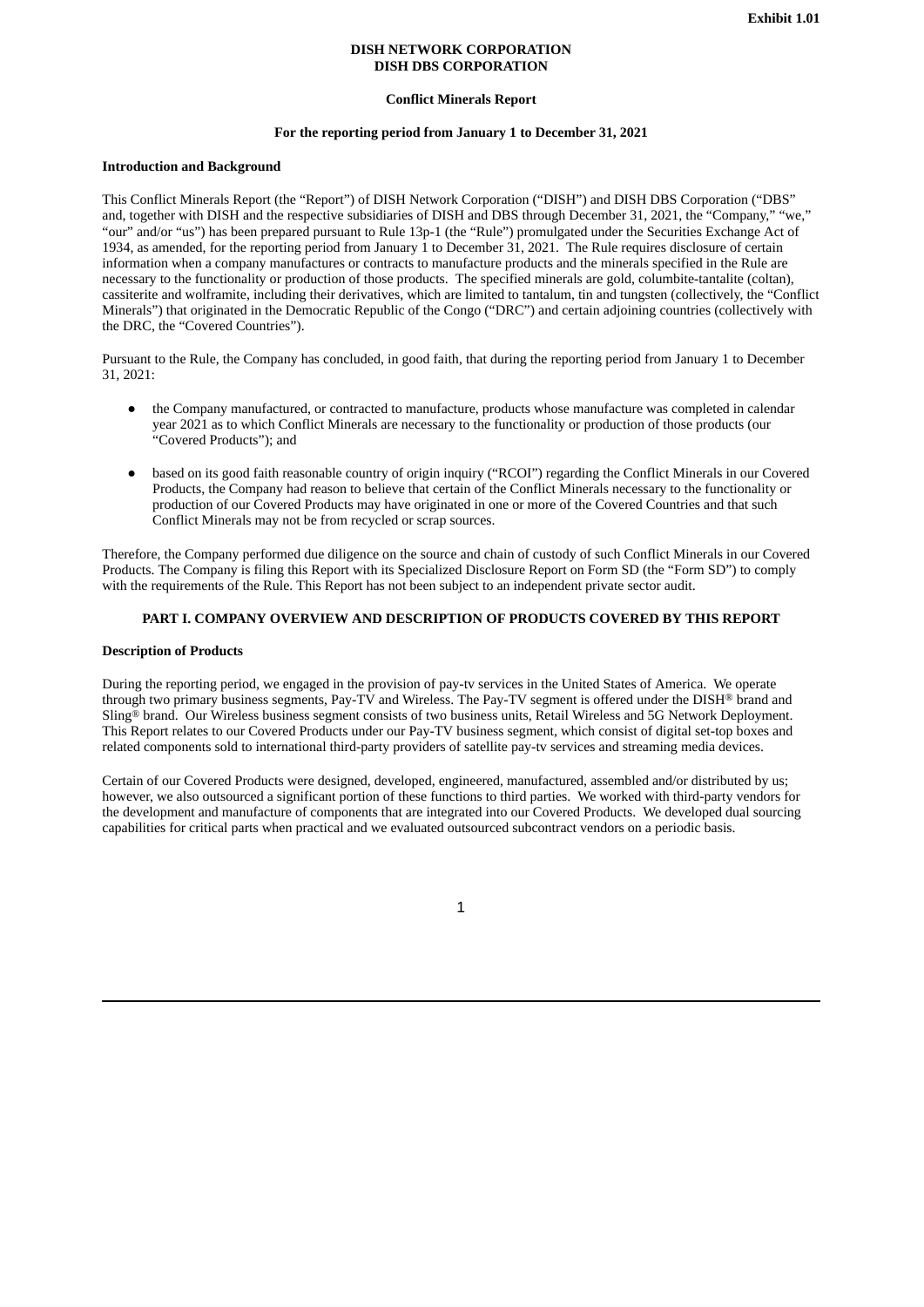#### **PART II. DESIGN OF OUR DUE DILIGENCE MEASURES**

We designed our due diligence measures based on the five-step framework laid out by the Organization for Economic Cooperation and Development in its OECD Due Diligence Guidance for Responsible Supply Chains of Minerals from Conflict-Affected and High-Risk Areas: Third Edition (2016), including the related supplements on gold, tin, tantalum and tungsten (collectively, the "OECD Guidance"). Summarized below are the components of our due diligence measures as they relate to the five-step framework from the OECD Guidance.

#### **Establish Strong Company Management Systems for Conflict Minerals Supply Chain Due Diligence**

#### *Designate Internal Corporate Team*

The Company has an internal team, composed of senior members of the Company's supply chain and procurement operations and the legal department, which evaluates the Company's applicable supply chain processes and sourcing procedures and designs and supports the Company's due diligence efforts. The team meets periodically to develop and refine a due diligence process that:

- is consistent with the OECD Guidance,
- conforms to the requirements of the Rule, and
- is appropriate given the structure and operations of the Company's supply chain departments.

Each existing and new supplier and manufacturer (collectively referred to as "suppliers") is assigned to a specific employee within the supply chain department who reports to a senior supply chain manager. A senior supply chain manager disseminates all necessary information and documentation to each employee in the supply chain department responsible for interfacing directly with suppliers.

#### *Commit to a Supply Chain Policy for Minerals from Conflict-Affected and High-Risk Areas*

The Company maintains a policy relating to Conflict Minerals (the "Policy") stating that suppliers shall:

- have a policy to reasonably assure that the Conflict Minerals in the products they manufacture for or supply to the Company do not directly or indirectly finance or benefit armed groups that are perpetrators of serious human rights abuses in the Covered Countries;
- exercise due diligence on the source and chain of custody of these minerals and make their due diligence measures available to the Company upon the Company's request; and
- be prepared to assist the Company in meeting the Conflict Minerals reporting requirements under the Rule, as well as other national or international mineral reporting regimes that may arise in the future.

The Policy is incorporated into the Company's supplier code of conduct, which is available to our suppliers on our websites. All suppliers of the Company during the reporting period were obligated to comply with the supplier code of conduct.

#### *Establish a System of Controls and Transparency over the Conflict Minerals Supply Chain*

The Company employs a system of controls to promote transparency over our Conflict Minerals supply chain by utilizing the Conflict Minerals Reporting Template ("Conflict Minerals Reporting Template"), which is a supply chain survey designed to facilitate the transfer of information through the supply chain to identify the smelters and refiners that process the necessary Conflict Minerals in our Covered Products. The Conflict Minerals Reporting Template was developed by the Responsible Minerals Initiative ("RMI"), formerly the Conflict-Free Sourcing Initiative, a Responsible Business Alliance and Global e-Sustainability Initiative. The Company maintains an automated database of the completed Conflict Minerals Reporting Templates submitted to the Company by our suppliers (the "Conflict Minerals Response Database"), which helps us process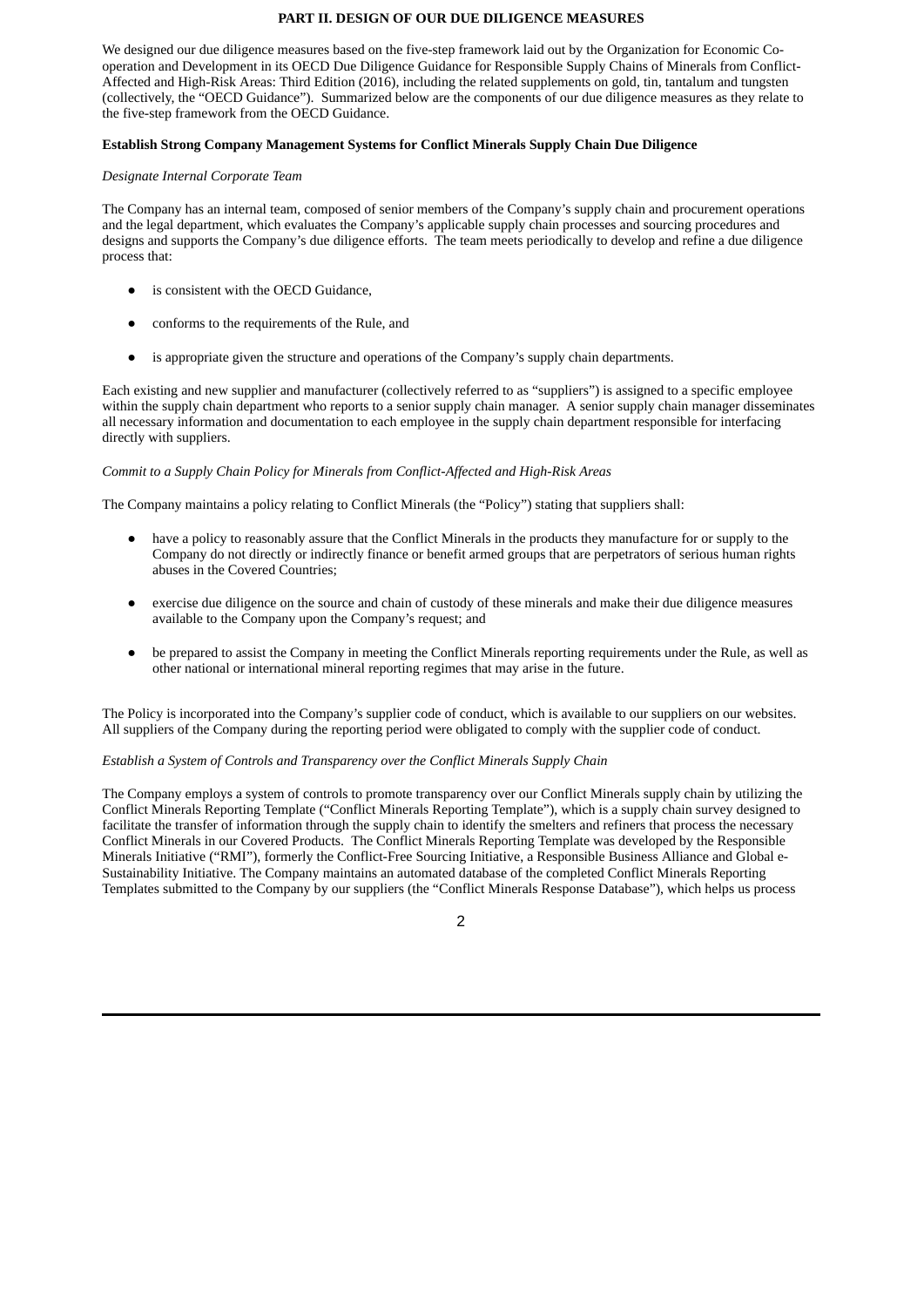and analyze the information provided by our suppliers. Once in the Conflict Minerals Response Database, all completed Conflict Mineral Reporting Templates received from suppliers are stored electronically in a central location accessible to authorized employees involved in the due diligence process and are retained in accordance with the Company's document retention guidelines.

The Company is a member of the RMI, an organization committed to the responsible sourcing of Conflict Minerals that currently has over 400 participating companies and associations from around the world. As a member, the Company has access to a variety of tools and resources to better assess Conflict Minerals in our supply chain, including the Responsible Minerals Assurance Process ("RMAP"), formerly the Conflict-Free Smelter Program, an audit program designed to validate smelters' and refiners' sourcing practices.

#### *Strengthen the Company's Engagement with Suppliers*

We inform our suppliers of our Policy, our due diligence consistent with OECD Guidance and our compliance with the Rule. Moreover, the Company requires that suppliers expressly support the supply chain due diligence process employed by the Company and detailed in its code of conduct.

#### *Establish a Company-Level Grievance Mechanism*

The Company maintains an open reporting system through which employees and third parties may report concerns about potential or actual violations of the Policy. Concerns may be reported anonymously or for attribution through several channels, including through an employee's immediate manager or the Company's legal department.

#### **Identify and Assess the Risks in the Company's Supply Chain**

The Company does not purchase Conflict Minerals directly from mines, smelters or refiners and does not have a direct relationship with any mines, smelters or refiners. The Company's supply chain with respect to our Covered Products is complex, and there are many third parties in the supply chain between the ultimate manufacturer of our Covered Products and the original sources of the Conflict Minerals. As a result, the Company designed its due diligence to conform to the requirements of the Rule and the OECD Guidance as applicable for downstream companies. Because the Company believes that the smelters and refiners of the Conflict Minerals are best situated to identify the sources of Conflict Minerals, the Company relies on its communications with suppliers to identify the applicable smelters and refiners of Conflict Minerals in the Company's supply chain. In particular, the Company performs the following measures to identify Conflict Minerals in our Covered Products.

#### *Identify Company Suppliers*

The Company identifies our first-tier suppliers by generating reports from the Company's applicable manufacturing and procurement systems of all manufacturers who made, and all vendors who supplied components or products, for our Covered Products. For components delivered to the Company by distributors, the Company adds the distributors to the supplier list. Senior managers in the supply chain organization review and finalize the supplier list (the "Supplier List") to create a list that includes all relevant suppliers for purposes of the Rule.

#### *Request Conflict Minerals Reporting Templates from Suppliers*

The Company uses good faith efforts to identify from the Conflict Minerals Reporting Templates the smelters and refiners used by our suppliers on the Supplier List. Annually, the Company sends a letter and the Conflict Minerals Reporting Template to the suppliers on the Supplier List. The letter (i) reiterates the requirements of the Rule and its applicability to the Company, (ii) requests that each supplier complete the Conflict Minerals Reporting Template for all Covered Products supplied to the Company for the reporting period, and (iii) encourages suppliers to use smelters and refiners which appear on the RMAP's Conformant Smelter List (as described below). The Company contacts suppliers that do not respond to the Company's request by a specified date and suppliers that submit incomplete or inaccurate requests for follow-on discussions and to request additional information, as applicable.

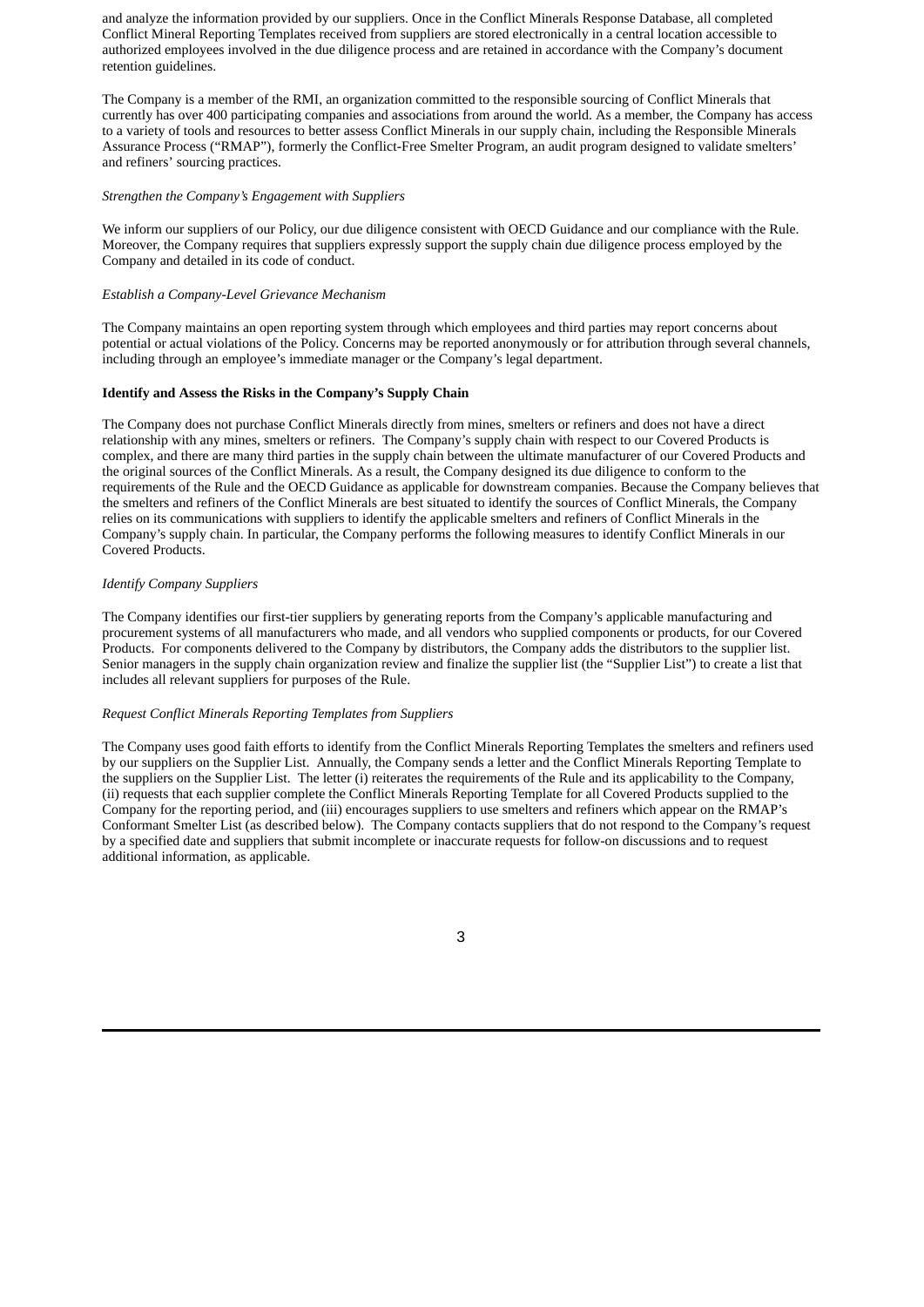As set forth in the Conflict Minerals Reporting Template and the OECD Guidance, suppliers make representations or provide information regarding, among other things, (i) the country of origin for the Conflict Minerals contained in components or products provided by the supplier to the Company, (ii) whether such Conflict Minerals directly or indirectly finance armed conflict in the Covered Countries, (iii) all smelters and refiners in the supplier's supply chain for such Conflict Minerals, (iv) whether such smelters and refiners have been validated in compliance with the RMAP, (v) whether such supplier uses the Conflict Minerals Reporting Template with its own suppliers to gather information, and (vi) whether the supplier has its owns conflict mineral policy that requires its direct suppliers to be conformant.

### *Analyze Surveys for RMAP Conformant and Active Smelters and Refiners*

If correctly completed, each Conflict Minerals Reporting Template identifies the smelters and refiners within the applicable supplier's supply chain. The Company reviews the information in the completed Conflict Minerals Reporting Templates against the RMAP's Conformant Smelter List to determine whether the smelters or refiners associated with the applicable supplier qualify as "conformant" or "active". We rely upon third party audits of smelters and refiners as part of the RMI's RMAP, an audit program designed to validate smelters' and refiners' sourcing practices as described below. Smelters and refiners receive a "conformant" designation from RMI if (i) the audited smelter or refiner adheres to the RMAP's assessment protocols by disclosing to independent auditors the identities and locations of the mines from which it sources Conflict Minerals and (ii) the independent auditor verifies separately that the smelter's or refiner's Conflict Minerals originated from conformant sources. The RMAP's Conformant Smelter List includes the names, locations and links to conflict minerals policies of all smelters and refiners deemed "conformant" with the RMAP's assessment protocols. Smelters and refiners labeled as "RMAP Active" have committed to undergo a RMAP audit but have not yet completed their audit or are participating in other cross-recognized certification programs. "RMAP Active" smelters and refiners may be at various stages of the audit cycle, anywhere from completion of the necessary documents to scheduling the audit date to enacting corrective actions in the post-audit phase, but may not retain their "active" status if they are unresponsive to requests for re-audit or corrective action past a certain time.

The Company also uses good faith efforts to identify the country of origin information from the smelters and refiners provided by our suppliers on the Supply List through the Conflict Minerals Reporting Template.

## **Design and Implement Strategies to Respond to Identified Risks**

#### *Participate in Existing Industry Conflict Minerals Initiatives*

In light of the complexity of the Company's and our suppliers' supply chains, the Company is currently unable to assess adequately the risk that Conflict Minerals exist in our Covered Products or whether they finance armed conflict in the DRC. However, the Company continues to engage with suppliers to obtain current, accurate and complete information about our supply chains through the use of the Conflict Minerals Reporting Template and to promote "conformant" supply chains through our RMI membership.

#### *Report Findings to Designated Senior Management*

The members of the Company's internal Conflicts Minerals team (consisting of senior members of the Company's supply chain and procurement operations and the legal department) provide progress reports summarizing the findings from our due diligence efforts to the senior management of the Company.

#### **Independent Third-Party Audits of Smelters/Refiners**

Due to its downstream position in the supply chain, the Company does not have a direct relationship with smelters and refiners. Further, the complexity of our supply chain and the many third parties involved between the ultimate manufacturer of our Covered Products and the original sources of the Conflict Minerals hinders the Company's ability to perform direct audits of smelters and refiners in our supply chain. Instead, we rely upon third party audits of smelters and refiners as part of the RMI's RMAP, an audit program designed to validate smelters' and refiners' sourcing practices. The RMAP's audit process is discussed above in more detail in "Identify and Assess the Risks in the Company's Supply Chain."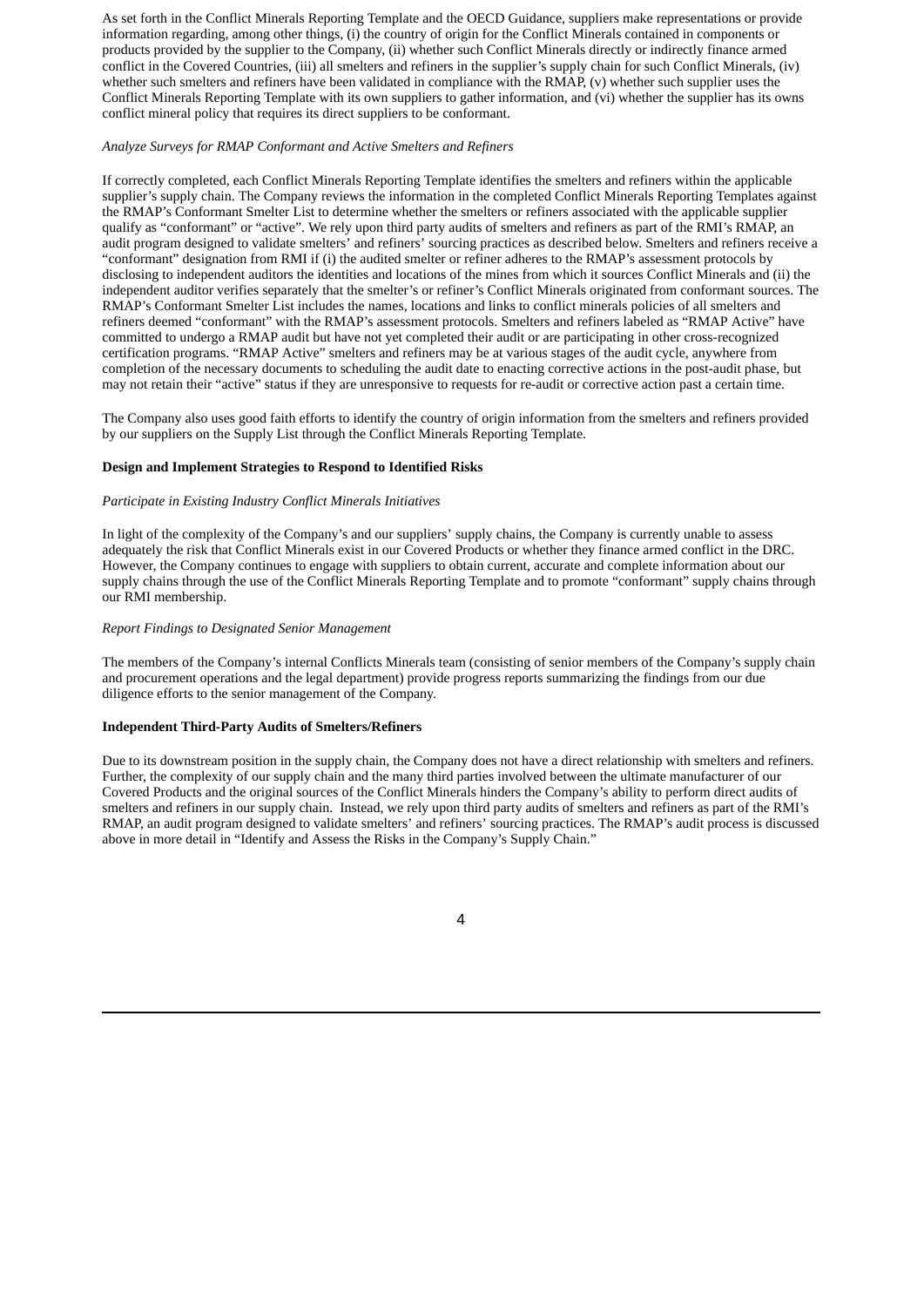Additionally, through our RMI membership, we support the further development and implementation of due diligence practices and tools, such as the Conflict Minerals Reporting Template and the RMAP.

#### **Report Annually on Supply Chain Due Diligence**

The Company has filed with the Securities and Exchange Commission its Form SD, which includes this Report as Exhibit 1.01, for the reporting period of January 1 to December 31, 2021. In accordance with the OECD Guidance and the Rule, this Report is available on our website at http://ir.dish.com/financial-information/sec-filings.

### **PART III. DESCRIPTION OF DUE DILIGENCE MEASURES PERFORMED; RESULTS OF OUR DUE DILIGENCE MEASURES**

#### **Inherent Limitations on Due Diligence Measures**

As a downstream purchaser of products which contain Conflict Minerals, our due diligence measures can provide only reasonable, not absolute, assurance regarding the source and chain of custody of Conflict Minerals. Our due diligence processes are based on the necessity of seeking data from our direct suppliers and those suppliers seeking similar information within their supply chains to identify the original sources of Conflict Minerals. We also rely, to a large extent, on information collected and provided by responsible mineral sourcing validation programs. Such sources of information may yield inaccurate or incomplete information and may be subject to fraud.

Another complicating factor is the unavailability of country of origin and chain of custody information from our suppliers on a continuous, real-time basis. The supply chain of commodities such as Conflict Minerals is a multi-step process operating more or less on a daily basis, with ore being delivered to smelters and refiners, with smelters and refiners smelting or refining ores into metal containing derivatives such as ingots, with the derivatives being shipped, sold and stored in numerous market locations around the world and with distributors and purchasers holding varying amounts of the derivatives in inventory for use. Since we do not have direct contractual relationships with smelters and refiners, we rely on our direct suppliers and the entire supply chain to gather and provide specific information about the date when the ore is smelted into a derivative and later shipped, stored, sold and first entered the stream of commerce.

#### **Compilation and Analysis of Responses**

For the reporting period of January 1 to December 31, 2021, the Company identified 15 relevant suppliers. In the first quarter of 2021, the Company sent each such supplier on the Supplier List a letter requesting completion of the Conflict Minerals Reporting Template. The Company followed up with suppliers that did not respond to the Company's request by the specified date or that submitted incomplete or inaccurate requests.

The Company received responses from 15, or 100%, of the solicited suppliers, including completed Conflict Minerals Reporting Templates from 15, or 100%, of the solicited suppliers. Through the use of the Conflict Minerals Response Database and access to the RMAP information, we were able to identify the smelters and refiners we believe were used to process the Conflict Minerals contained in our Covered Products as set forth in Annex 1 attached to this Report, as well as to identify which of those smelters and refiners were "RMAP Conformant" or "RMAP Active." After correction, review, and removal of duplicate or alternate names, and elimination of entities we determined were not actually smelters or refiners, and elimination of entities for which we were unable to determine if they were a relevant smelter or refiner, we identified 362 unique smelters.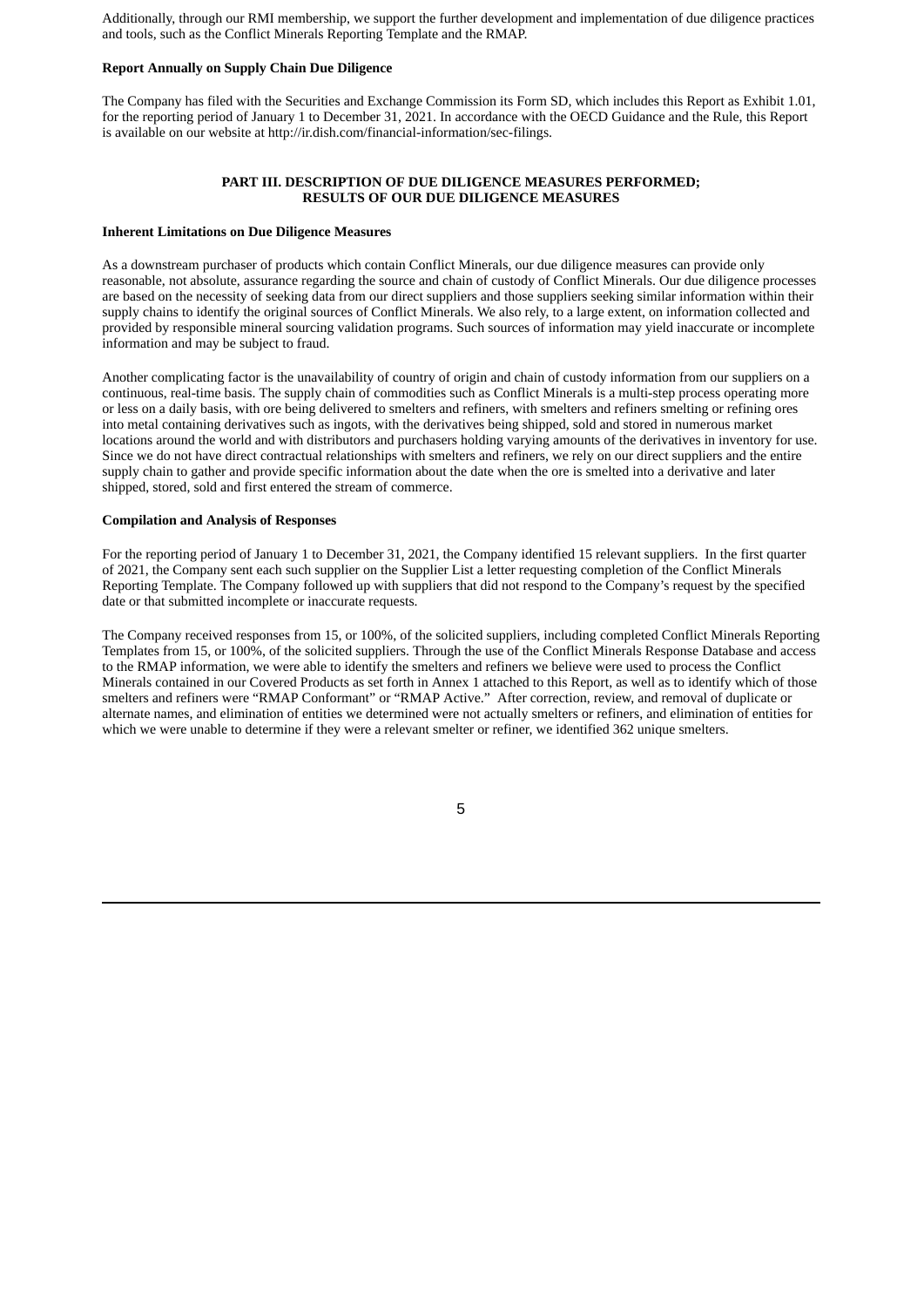Based on the information that was provided by the Company's suppliers and information otherwise obtained by the Company during the due diligence process, the following table sets forth the number of "RMAP Conformant" and "RMAP Active" smelters and refiners in our supply chain as of the end of 2021 for each of the Conflict Minerals used in our Covered Products:

|                         | <b>RMAP Conformant</b>      | <b>RMAP Active</b>          |
|-------------------------|-----------------------------|-----------------------------|
| <b>Conflict Mineral</b> | <b>Smelters or Refiners</b> | <b>Smelters or Refiners</b> |
| Gold                    | 101                         |                             |
| Tantalum                | 39                          |                             |
| Tin                     | 54                          |                             |
| Tungsten                | 42                          |                             |

As discussed in "Part II. Design of Our Due Diligence Analysis" above, the Company relies on the completed Conflict Minerals Reporting Templates received from our suppliers as our main source of documentation supporting the representations made by such suppliers regarding the source and chain of custody of relevant Conflict Minerals in our Covered Products during the reporting period. The smelters and refiners identified in Annex 1 to this Report were identified by our suppliers and the Company cannot be certain that these smelters and refiners were in fact in the Company's supply chain.

#### **Country of Origin of the Conflict Minerals in the Covered Products**

Based on the information that was provided by the Company's suppliers and information otherwise obtained by the Company during the due diligence process, the Company does not have sufficient information, with respect to our Covered Products, to determine the country of origin of all of the Conflict Minerals in all such Covered Products. However, based on the information obtained through our reasonable country of origin inquiry and our due diligence efforts (comprised of the Conflict Minerals Reporting Templates the Company received and information otherwise obtained by the Company during the due diligence process regarding smelters and refiners for the suppliers who submitted such templates), the Company has reasonably determined that countries of origin of the Conflict Minerals in the Covered Products, to the extent known, included Rwanda and Uganda.

#### **Facilities Used to Process the Conflict Minerals in the Covered Products**

Based on the information that was provided by the Company's suppliers and information otherwise obtained through the due diligence process, the Company was unable to identify with certainty all of the facilities used to process the Conflict Minerals in our Covered Products. However, based on the information that was provided by the Company's suppliers and information otherwise obtained through the due diligence process, to the extent reasonably determinable by the Company, the facilities that were used to process the Conflict Minerals contained in our Covered Products are believed to include the smelters and refiners listed in Annex 1 attached to this Report. The smelters and refiners that the Company has been able to determine as "RMAP Conformant" and "RMAP Active" are identified in Annex 1. However, as discussed above, the smelters and refiners identified in Annex 1 to this Report were identified by our suppliers and the Company cannot be certain that these smelters and refiners were in fact in the Company's supply chain.

#### **PART IV. IMPLEMENTATION OF STRATEGIES TO RESPOND TO IDENTIFIED RISKS AND FUTURE STEPS**

Due diligence is an ongoing, proactive and reactive process. The Company plans to continue engaging with our suppliers to obtain current, accurate and complete information about the supply chain and to continue our due diligence efforts. Further, reporting on Conflict Minerals is a contractual requirement for our suppliers through our supplier code of conduct. The Company has used our RMI membership to gain a better understanding of the smelters and refiners in our supply chain and their RMAP compliance status, and we intend to continue to take advantage of the resources available to RMI members with regard to conformant sourcing.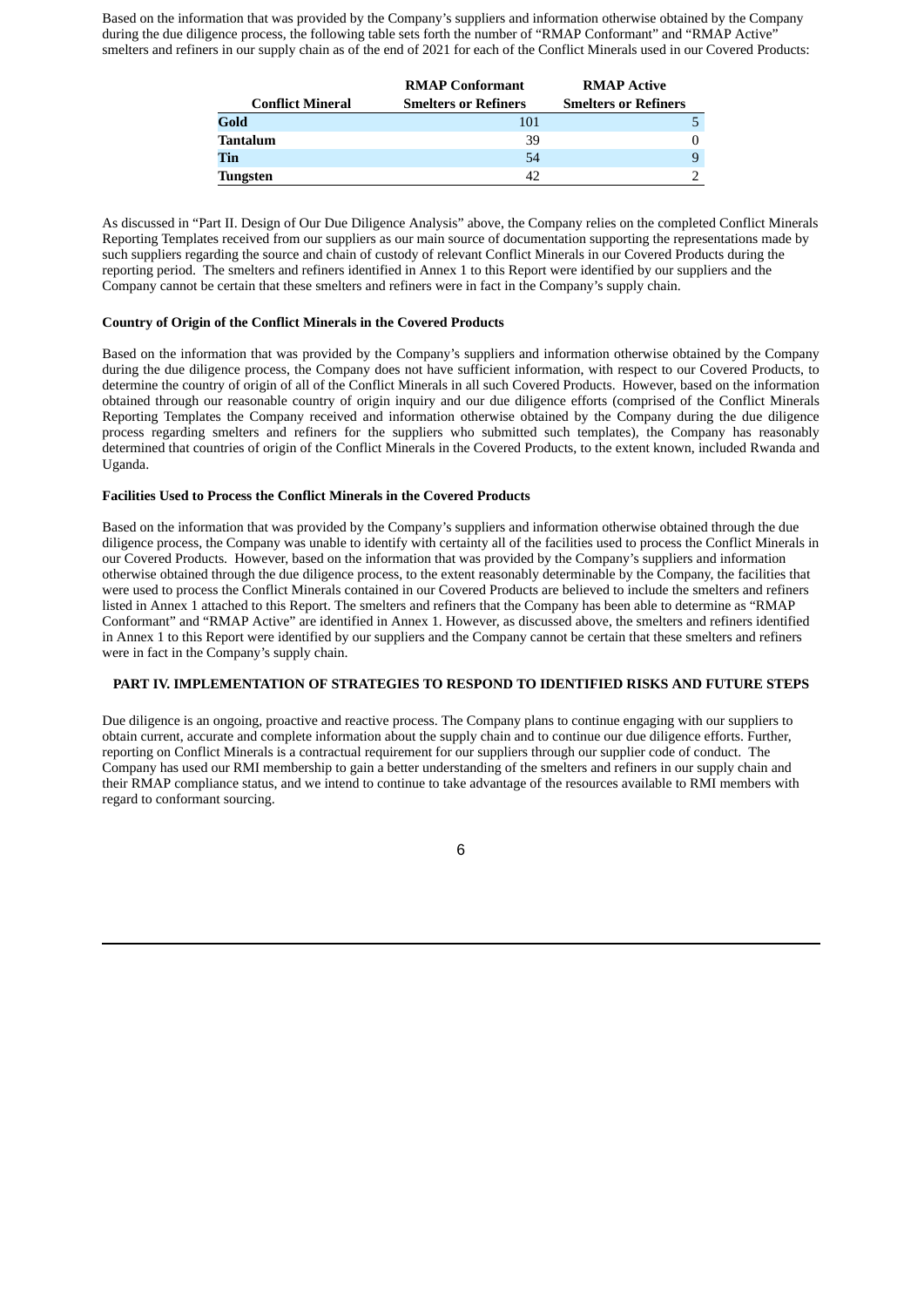## Annex 1

## **CURRENTLY KNOWN SMELTER AND REFINERY LIST**

| Metal       | <b>Smelter Name</b>                               | <b>Country of Smelter Facility</b> |
|-------------|---------------------------------------------------|------------------------------------|
| <b>GOLD</b> | 8853 S.P.A.                                       | ITALY*                             |
| GOLD        | ABINGTON RELDAN METALS, LLC                       | UNITED STATES OF AMERICA           |
| <b>GOLD</b> | ADVANCED CHEMICAL COMPANY                         | <b>UNITED STATES OF AMERICA*</b>   |
| GOLD        | <b>AFRICAN GOLD REFINERY</b>                      | <b>UGANDA</b>                      |
| <b>GOLD</b> | <b>AGOSI AG</b>                                   | GERMANY*                           |
| GOLD        | AIDA CHEMICAL INDUSTRIES CO., LTD.                | JAPAN*                             |
| <b>GOLD</b> | AL ETIHAD GOLD REFINERY DMCC                      | <b>UNITED ARAB EMIRATES*</b>       |
| GOLD        | <b>ALEXY METALS</b>                               | UNITED STATES OF AMERICA**         |
| <b>GOLD</b> | ALMALYK MINING AND METALLURGICAL COMPLEX (AMMC)   | UZBEKISTAN*                        |
| GOLD        | ANGLOGOLD ASHANTI CORREGO DO SITIO MINERACAO      | BRAZIL*                            |
| <b>GOLD</b> | ARGOR-HERAEUS S.A.                                | SWITZERLAND*                       |
| GOLD        | ASAHI PRETEC CORP.                                | JAPAN*                             |
| <b>GOLD</b> | ASAHI REFINING CANADA LTD.                        | CANADA*                            |
| GOLD        | ASAHI REFINING USA INC.                           | UNITED STATES OF AMERICA*          |
| <b>GOLD</b> | ASAKA RIKEN CO., LTD.                             | JAPAN*                             |
| GOLD        | ATASAY KUYUMCULUK SANAYI VE TICARET A.S.          | TURKEY                             |
| <b>GOLD</b> | <b>AU TRADERS AND REFINERS</b>                    | <b>SOUTH AFRICA</b>                |
| GOLD        | <b>AUGMONT ENTERPRISES PRIVATE LIMITED</b>        | $INDIA**$                          |
| <b>GOLD</b> | <b>AURUBIS AG</b>                                 | GERMANY*                           |
| GOLD        | <b>BANGALORE REFINERY</b>                         | $INDIA*$                           |
| <b>GOLD</b> | BANGKO SENTRAL NG PILIPINAS (CENTRAL BANK OF THE  | PHILIPPINES*                       |
|             | PHILIPPINES)                                      |                                    |
| GOLD        | <b>BOLIDEN AB</b>                                 | SWEDEN*                            |
| GOLD        | C. HAFNER GMBH + CO. KG                           | GERMANY*                           |
| GOLD        | C.I METALES PROCESADOS INDUSTRIALES SAS           | COLOMBIA**                         |
| GOLD        | <b>CARIDAD</b>                                    | <b>MEXICO</b>                      |
| GOLD        | <b>CCR REFINERY - GLENCORE CANADA CORPORATION</b> | CANADA*                            |
| <b>GOLD</b> | CENDRES + METAUX S.A.                             | SWITZERLAND*                       |
| GOLD        | CGR METALLOYS PVT LTD.                            | <b>INDIA</b>                       |
| <b>GOLD</b> | CHIMET S.P.A.                                     | ITALY*                             |
| GOLD        | <b>CHUGAI MINING</b>                              | JAPAN*                             |
| <b>GOLD</b> | DAEJIN INDUS CO., LTD.                            | KOREA, REPUBLIC OF                 |
| GOLD        | DAYE NON-FERROUS METALS MINING LTD.               | <b>CHINA</b>                       |
| GOLD        | DEGUSSA SONNE / MOND GOLDHANDEL GMBH              | <b>GERMANY</b>                     |
| GOLD        | DIJLLAH GOLD REFINERY FZC                         | <b>UNITED ARAB EMIRATES</b>        |
| GOLD        | DODUCO CONTACTS AND REFINING GMBH                 | GERMANY*                           |
| GOLD        | <b>DOWA</b>                                       | JAPAN*                             |
| <b>GOLD</b> | DSC (DO SUNG CORPORATION)                         | KOREA, REPUBLIC OF*                |
| GOLD        | ECO-SYSTEM RECYCLING CO., LTD. EAST PLANT         | JAPAN*                             |
| <b>GOLD</b> | ECO-SYSTEM RECYCLING CO., LTD. NORTH PLANT        | JAPAN*                             |
| GOLD        | ECO-SYSTEM RECYCLING CO., LTD. WEST PLANT         | JAPAN*                             |
| <b>GOLD</b> | EMERALD JEWEL INDUSTRY INDIA LIMITED (UNIT 1)     | <b>INDIA</b>                       |
| GOLD        | EMERALD JEWEL INDUSTRY INDIA LIMITED (UNIT 2)     | <b>INDIA</b>                       |
| <b>GOLD</b> | EMERALD JEWEL INDUSTRY INDIA LIMITED (UNIT 3)     | <b>INDIA</b>                       |
| GOLD        | EMERALD JEWEL INDUSTRY INDIA LIMITED (UNIT 4)     | <b>INDIA</b>                       |
|             | 7                                                 |                                    |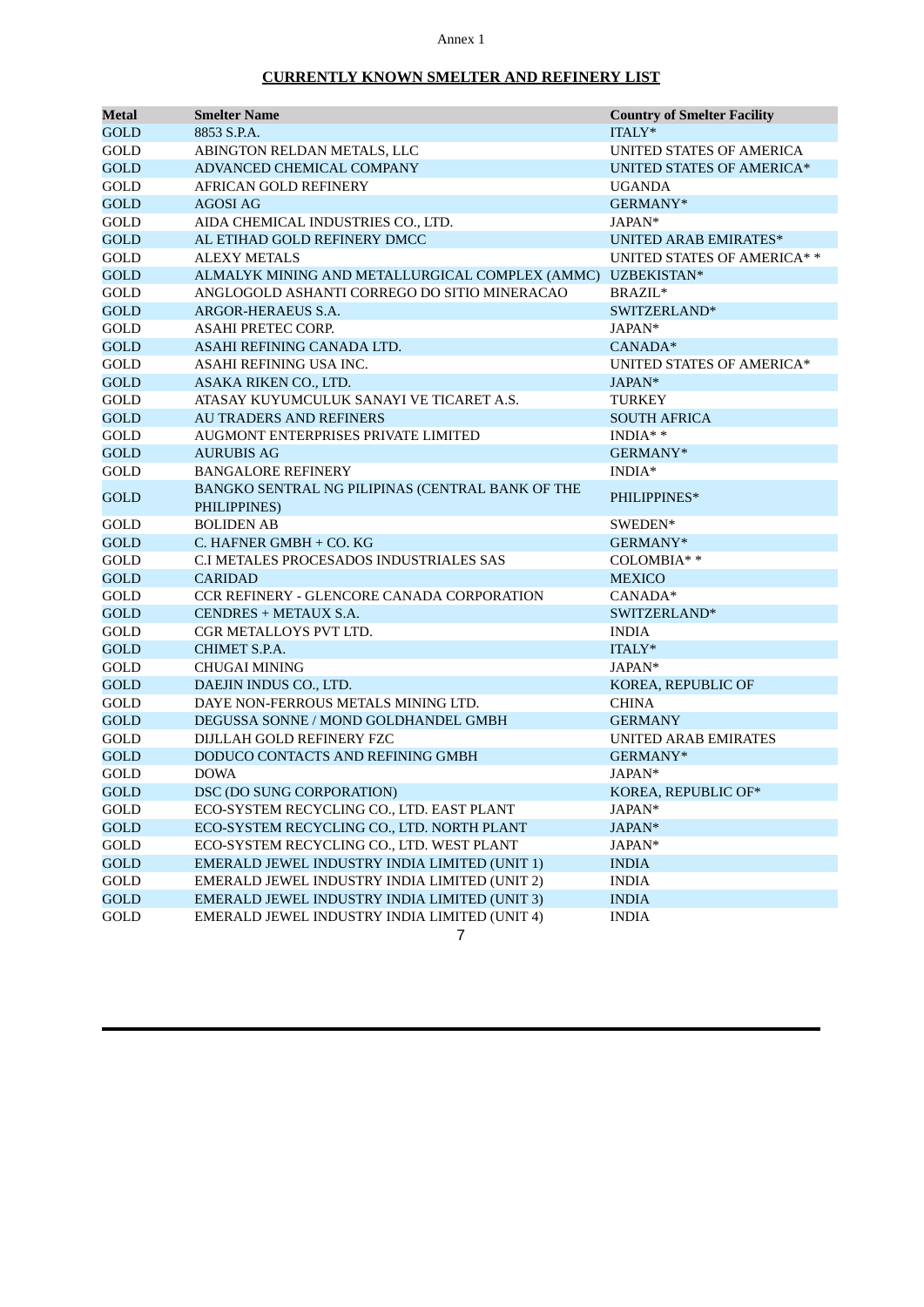| Metal       | <b>Smelter Name</b>                                                  | <b>Country of Smelter Facility</b> |
|-------------|----------------------------------------------------------------------|------------------------------------|
| <b>GOLD</b> | <b>EMIRATES GOLD DMCC</b>                                            | <b>UNITED ARAB EMIRATES*</b>       |
| GOLD        | FIDELITY PRINTERS AND REFINERS LTD.                                  | ZIMBABWE                           |
| <b>GOLD</b> | <b>FUJAIRAH GOLD FZC</b>                                             | <b>UNITED ARAB EMIRATES</b>        |
| GOLD        | <b>GEIB REFINING CORPORATION</b>                                     | UNITED STATES OF AMERICA*          |
| <b>GOLD</b> | GGC GUJRAT GOLD CENTRE PVT. LTD.                                     | $INDIA**$                          |
| GOLD        | <b>GOLD COAST REFINERY</b>                                           | GHANA                              |
| <b>GOLD</b> | GOLD REFINERY OF ZIJIN MINING GROUP CO., LTD.                        | CHINA*                             |
| GOLD        | GREAT WALL PRECIOUS METALS CO., LTD. OF CBPM                         | <b>CHINA</b>                       |
| <b>GOLD</b> | <b>GUANGDONG JINDING GOLD LIMITED</b>                                | <b>CHINA</b>                       |
| GOLD        | GUODA SAFINA HIGH-TECH ENVIRONMENTAL REFINERY CO.,<br>LTD.           | CHINA                              |
| <b>GOLD</b> | HANGZHOU FUCHUNJIANG SMELTING CO., LTD.                              | <b>CHINA</b>                       |
| GOLD        | <b>HEIMERLE + MEULE GMBH</b>                                         | GERMANY*                           |
| <b>GOLD</b> | HERAEUS GERMANY GMBH CO. KG                                          | GERMANY*                           |
| GOLD        | HERAEUS METALS HONG KONG LTD.                                        | CHINA*                             |
| <b>GOLD</b> | HUNAN CHENZHOU MINING CO., LTD.                                      | <b>CHINA</b>                       |
| GOLD        | HUNAN GUIYANG YINXING NONFERROUS SMELTING CO., LTD. CHINA            |                                    |
| <b>GOLD</b> | HWASEONG CJ CO., LTD.                                                | KOREA, REPUBLIC OF                 |
| GOLD        | <b>INDUSTRIAL REFINING COMPANY</b>                                   | <b>BELGIUM</b>                     |
| <b>GOLD</b> | INNER MONGOLIA QIANKUN GOLD AND SILVER REFINERY<br>SHARE CO., LTD.   | CHINA*                             |
| GOLD        | INTERNATIONAL PRECIOUS METAL REFINERS                                | <b>UNITED ARAB EMIRATES</b>        |
| <b>GOLD</b> | ISHIFUKU METAL INDUSTRY CO., LTD.                                    | JAPAN*                             |
| GOLD        | <b>ISTANBUL GOLD REFINERY</b>                                        | TURKEY*                            |
| <b>GOLD</b> | <b>ITALPREZIOSI</b>                                                  | ITALY*                             |
| GOLD        | <b>JALAN &amp; COMPANY</b>                                           | <b>INDIA</b>                       |
| <b>GOLD</b> | <b>JAPAN MINT</b>                                                    | JAPAN*                             |
| GOLD        | JIANGXI COPPER CO., LTD.                                             | $CHINA*$                           |
| <b>GOLD</b> | <b>JSC EKATERINBURG NON-FERROUS METAL PROCESSING</b><br><b>PLANT</b> | <b>RUSSIAN FEDERATION</b>          |
| GOLD        | <b>JSC NOVOSIBIRSK REFINERY</b>                                      | <b>RUSSIAN FEDERATION</b>          |
| <b>GOLD</b> | <b>JSC URALELECTROMED</b>                                            | <b>RUSSIAN FEDERATION</b>          |
| GOLD        | JX NIPPON MINING & METALS CO., LTD.                                  | JAPAN*                             |
| GOLD        | K.A. RASMUSSEN                                                       | <b>NORWAY</b>                      |
| GOLD        | KALOTI PRECIOUS METALS                                               | UNITED ARAB EMIRATES               |
| <b>GOLD</b> | KAZAKHMYS SMELTING LLC                                               | <b>KAZAKHSTAN</b>                  |
| GOLD        | <b>KAZZINC</b>                                                       | KAZAKHSTAN*                        |
| <b>GOLD</b> | KENNECOTT UTAH COPPER LLC                                            | UNITED STATES OF AMERICA*          |
| GOLD        | KGHM POLSKA MIEDZ SPOLKA AKCYJNA                                     | POLAND*                            |
| <b>GOLD</b> | KOJIMA CHEMICALS CO., LTD.                                           | JAPAN*                             |
| GOLD        | KOREA ZINC CO., LTD.                                                 | KOREA, REPUBLIC OF*                |
| <b>GOLD</b> | KUNDAN CARE PRODUCTS LTD.                                            | <b>INDIA</b>                       |
| GOLD        | KYRGYZALTYN JSC                                                      | <b>KYRGYZSTAN</b>                  |
| GOLD        | KYSHTYM COPPER-ELECTROLYTIC PLANT ZAO                                | <b>RUSSIAN FEDERATION</b>          |
| GOLD        | L'AZURDE COMPANY FOR JEWELRY                                         | <b>SAUDI ARABIA</b>                |
| <b>GOLD</b> | LINGBAO GOLD CO., LTD.                                               | <b>CHINA</b>                       |
| GOLD        | LINGBAO JINYUAN TONGHUI REFINERY CO., LTD.                           | <b>CHINA</b>                       |
| <b>GOLD</b> | L'ORFEBRE S.A.                                                       | ANDORRA*                           |
| GOLD        | LS-NIKKO COPPER INC.                                                 | KOREA, REPUBLIC OF*                |
|             | 8                                                                    |                                    |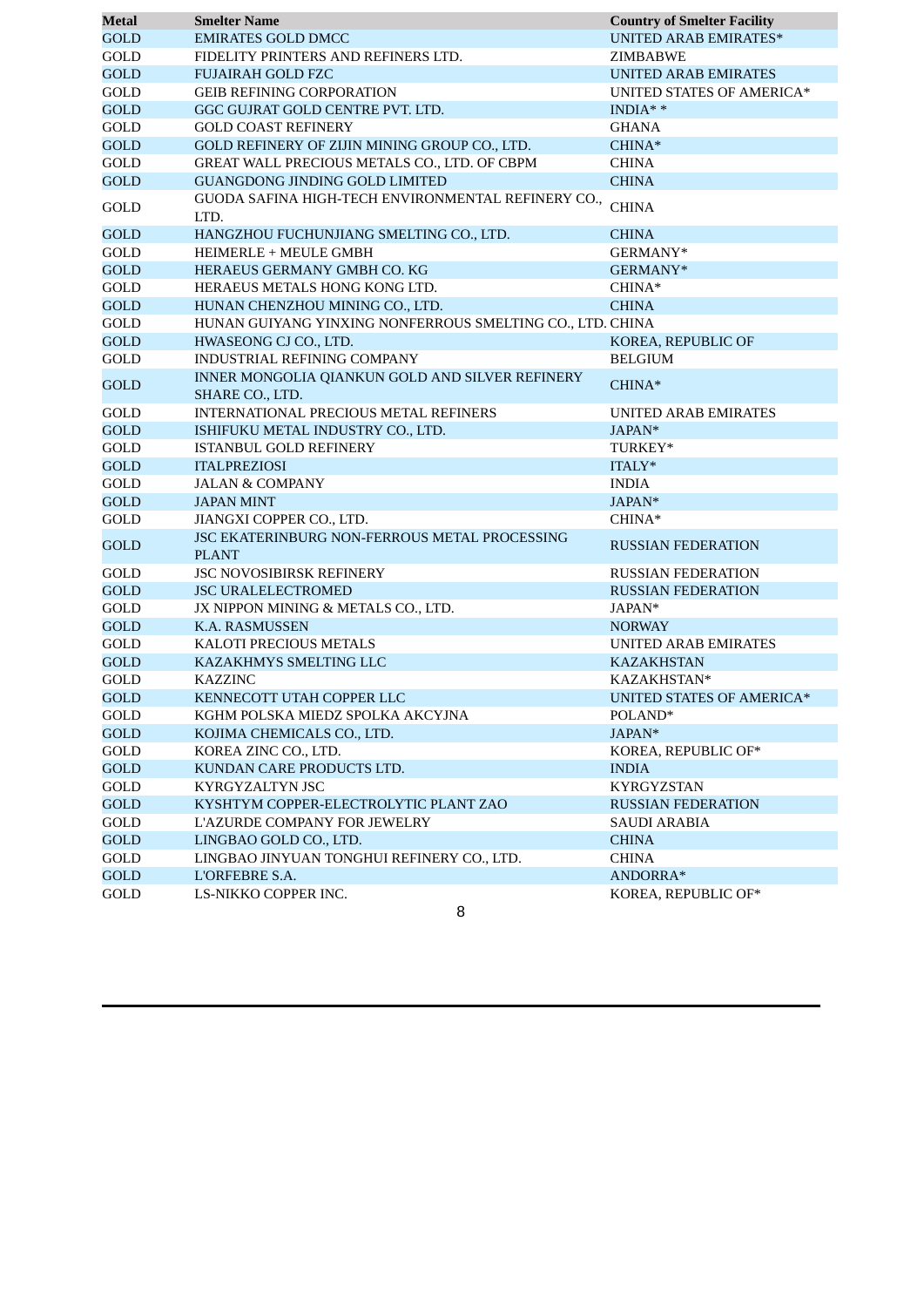| <b>Metal</b> | <b>Smelter Name</b>                              | <b>Country of Smelter Facility</b> |
|--------------|--------------------------------------------------|------------------------------------|
| <b>GOLD</b>  | LT METAL LTD.                                    | KOREA, REPUBLIC OF*                |
| GOLD         | LUOYANG ZIJIN YINHUI GOLD REFINERY CO., LTD.     | <b>CHINA</b>                       |
| <b>GOLD</b>  | <b>MARSAM METALS</b>                             | BRAZIL*                            |
| GOLD         | <b>MATERION</b>                                  | UNITED STATES OF AMERICA*          |
| <b>GOLD</b>  | MATSUDA SANGYO CO., LTD.                         | JAPAN*                             |
| GOLD         | <b>MD OVERSEAS</b>                               | <b>INDIA</b>                       |
| <b>GOLD</b>  | METAL CONCENTRATORS SA (PTY) LTD.                | <b>SOUTH AFRICA*</b>               |
| GOLD         | METALLIX REFINING INC.                           | UNITED STATES OF AMERICA           |
| <b>GOLD</b>  | METALOR TECHNOLOGIES (HONG KONG) LTD.            | CHINA*                             |
| GOLD         | METALOR TECHNOLOGIES (SINGAPORE) PTE., LTD.      | SINGAPORE*                         |
| <b>GOLD</b>  | METALOR TECHNOLOGIES (SUZHOU) LTD.               | $CHINA*$                           |
| GOLD         | METALOR TECHNOLOGIES S.A.                        | SWITZERLAND*                       |
| <b>GOLD</b>  | METALOR USA REFINING CORPORATION                 | <b>UNITED STATES OF AMERICA*</b>   |
| GOLD         | METALURGICA MET-MEX PENOLES S.A. DE C.V.         | MEXICO*                            |
| <b>GOLD</b>  | MITSUBISHI MATERIALS CORPORATION                 | JAPAN*                             |
| GOLD         | MITSUI MINING AND SMELTING CO., LTD.             | JAPAN*                             |
| <b>GOLD</b>  | MMTC-PAMP INDIA PVT., LTD.                       | $INDIA*$                           |
| GOLD         | <b>MODELTECH SDN BHD</b>                         | MALAYSIA                           |
| <b>GOLD</b>  | <b>MORRIS AND WATSON</b>                         | <b>NEW ZEALAND</b>                 |
| GOLD         | MOSCOW SPECIAL ALLOYS PROCESSING PLANT           | <b>RUSSIAN FEDERATION</b>          |
| <b>GOLD</b>  | NADIR METAL RAFINERI SAN. VE TIC. A.S.           | TURKEY*                            |
| GOLD         | NAVOI MINING AND METALLURGICAL COMBINAT          | UZBEKISTAN*                        |
| <b>GOLD</b>  | NH RECYTECH COMPANY                              | KOREA, REPUBLIC OF*                |
| GOLD         | NIHON MATERIAL CO., LTD.                         | JAPAN*                             |
|              | OGUSSA OSTERREICHISCHE GOLD- UND SILBER-         |                                    |
| <b>GOLD</b>  | <b>SCHEIDEANSTALT GMBH</b>                       | AUSTRIA*                           |
| GOLD         | OHURA PRECIOUS METAL INDUSTRY CO., LTD.          | JAPAN*                             |
|              | OJSC "THE GULIDOV KRASNOYARSK NON-FERROUS METALS |                                    |
| <b>GOLD</b>  | PLANT" (OJSC KRASTSVETMET)                       | <b>RUSSIAN FEDERATION</b>          |
| GOLD         | PAMP S.A.                                        | SWITZERLAND*                       |
| <b>GOLD</b>  | <b>PEASE &amp; CURREN</b>                        | <b>UNITED STATES OF AMERICA</b>    |
| GOLD         | PENGLAI PENGGANG GOLD INDUSTRY CO., LTD.         | <b>CHINA</b>                       |
| <b>GOLD</b>  | PLANTA RECUPERADORA DE METALES SPA               | CHILE*                             |
| GOLD         | PRIOKSKY PLANT OF NON-FERROUS METALS             | <b>RUSSIAN FEDERATION</b>          |
| <b>GOLD</b>  | PT ANEKA TAMBANG (PERSERO) TBK                   | INDONESIA*                         |
| GOLD         | PX PRECINOX S.A.                                 | SWITZERLAND*                       |
| <b>GOLD</b>  | QG REFINING, LLC                                 | <b>UNITED STATES OF AMERICA</b>    |
| GOLD         | RAND REFINERY (PTY) LTD.                         | <b>SOUTH AFRICA*</b>               |
| <b>GOLD</b>  | REFINERY OF SEEMINE GOLD CO., LTD.               | <b>CHINA</b>                       |
| GOLD         | REMONDIS PMR B.V.                                | NETHERLANDS*                       |
| GOLD         | ROYAL CANADIAN MINT                              | CANADA*                            |
| GOLD         | SAAMP                                            | FRANCE*                            |
| GOLD         | SABIN METAL CORP.                                | UNITED STATES OF AMERICA           |
| GOLD         | SAFIMET S.P.A                                    | ITALY*                             |
| GOLD         | SAFINA A.S.                                      | CZECHIA*                           |
| GOLD         | <b>SAI REFINERY</b>                              | <b>INDIA</b>                       |
| GOLD         | SAMDUCK PRECIOUS METALS                          | KOREA, REPUBLIC OF*                |
| GOLD         | <b>SAMWON METALS CORP.</b>                       | KOREA, REPUBLIC OF                 |
| GOLD         | SANCUS ZFS (L'ORFEBRE, SA)                       | COLOMBIA**                         |
| GOLD         | SAXONIA EDELMETALLE GMBH                         | GERMANY*                           |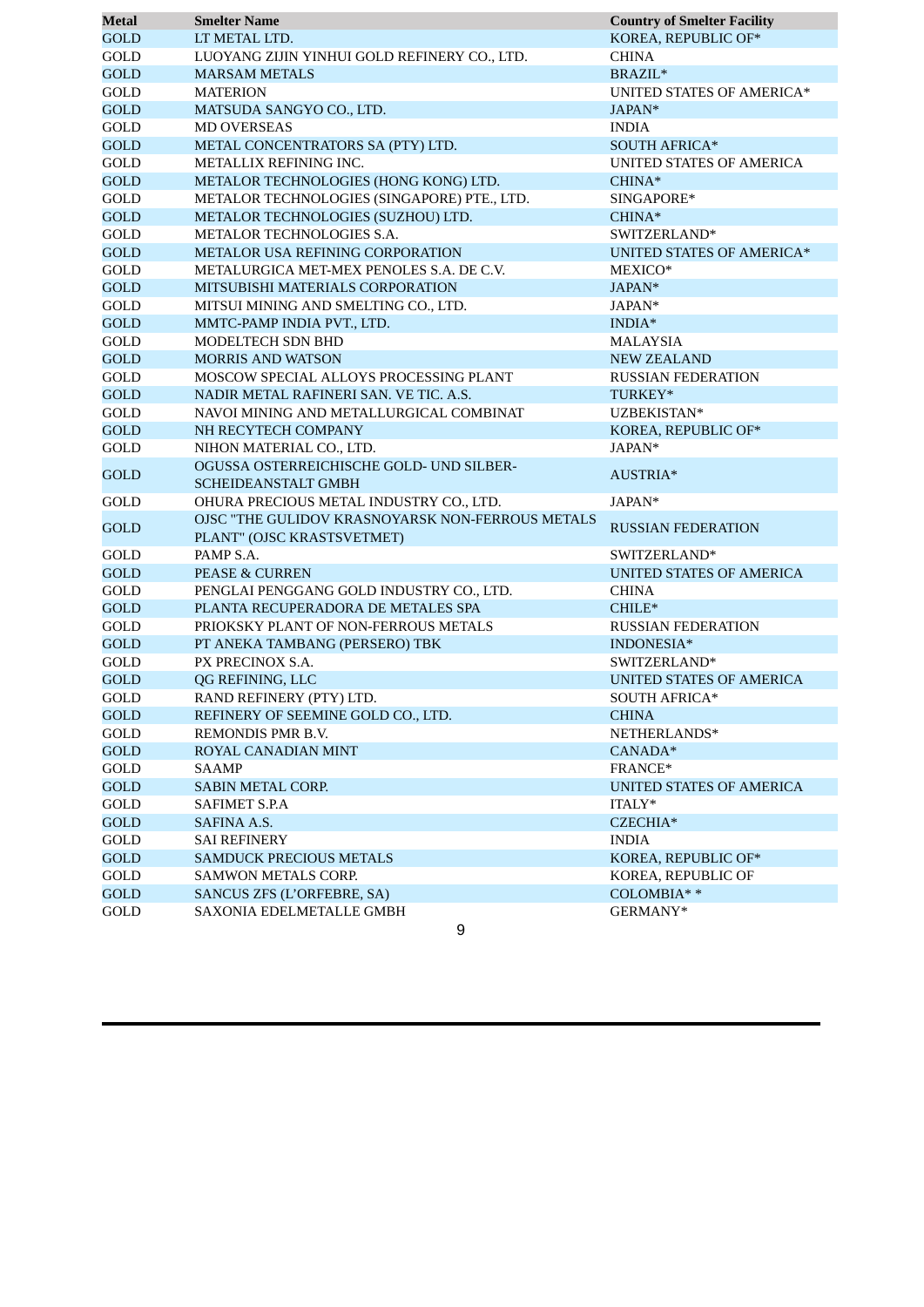| <b>Metal</b>    | <b>Smelter Name</b>                                                            | <b>Country of Smelter Facility</b> |
|-----------------|--------------------------------------------------------------------------------|------------------------------------|
| <b>GOLD</b>     | SELLEM INDUSTRIES LTD.                                                         | <b>MAURITANIA</b>                  |
| GOLD            | SEMPSA JOYERIA PLATERIA S.A.                                                   | SPAIN*                             |
| <b>GOLD</b>     | SHANDONG GOLD SMELTING CO., LTD.                                               | CHINA*                             |
| GOLD            | SHANDONG HUMON SMELTING CO., LTD.                                              | <b>CHINA</b>                       |
| <b>GOLD</b>     | SHANDONG TIANCHENG BIOLOGICAL GOLD INDUSTRIAL CO.,<br>LTD.                     | <b>CHINA</b>                       |
| GOLD            | SHANDONG ZHAOJIN GOLD & SILVER REFINERY CO., LTD.                              | CHINA*                             |
| <b>GOLD</b>     | SHENZHEN ZHONGHENGLONG REAL INDUSTRY CO., LTD.                                 | <b>CHINA</b>                       |
| GOLD            | SHIRPUR GOLD REFINERY LTD.                                                     | <b>INDIA</b>                       |
| <b>GOLD</b>     | SICHUAN TIANZE PRECIOUS METALS CO., LTD.                                       | CHINA*                             |
| GOLD            | SINGWAY TECHNOLOGY CO., LTD.                                                   | TAIWAN, PROVINCE OF CHINA*         |
| <b>GOLD</b>     | SOE SHYOLKOVSKY FACTORY OF SECONDARY PRECIOUS<br><b>METALS</b>                 | <b>RUSSIAN FEDERATION</b>          |
| GOLD            | SOLAR APPLIED MATERIALS TECHNOLOGY CORP.                                       | TAIWAN, PROVINCE OF CHINA*         |
| <b>GOLD</b>     | <b>SOVEREIGN METALS</b>                                                        | <b>INDIA</b>                       |
| GOLD            | STATE RESEARCH INSTITUTE CENTER FOR PHYSICAL<br><b>SCIENCES AND TECHNOLOGY</b> | <b>LITHUANIA</b>                   |
| <b>GOLD</b>     | <b>SUDAN GOLD REFINERY</b>                                                     | <b>SUDAN</b>                       |
| GOLD            | SUMITOMO METAL MINING CO., LTD.                                                | JAPAN*                             |
| <b>GOLD</b>     | SUNGEEL HIMETAL CO., LTD.                                                      | KOREA, REPUBLIC OF*                |
| GOLD            | T.C.A S.P.A                                                                    | ITALY*                             |
| <b>GOLD</b>     | TANAKA KIKINZOKU KOGYO K.K.                                                    | JAPAN*                             |
| GOLD            | TOKURIKI HONTEN CO., LTD.                                                      | JAPAN*                             |
| <b>GOLD</b>     | TONGLING NONFERROUS METALS GROUP CO., LTD.                                     | <b>CHINA</b>                       |
| GOLD            | TOO TAU-KEN-ALTYN                                                              | KAZAKHSTAN*                        |
| <b>GOLD</b>     | <b>TORECOM</b>                                                                 | KOREA, REPUBLIC OF*                |
| GOLD            | TSK PRETECH                                                                    | KOREA, REPUBLIC OF                 |
| <b>GOLD</b>     | UMICORE BRASIL LTDA.                                                           | <b>BRAZIL</b>                      |
| GOLD            | UMICORE PRECIOUS METALS THAILAND                                               | THAILAND*                          |
| <b>GOLD</b>     | UMICORE S.A. BUSINESS UNIT PRECIOUS METALS REFINING                            | BELGIUM*                           |
| GOLD            | UNITED PRECIOUS METAL REFINING, INC.                                           | UNITED STATES OF AMERICA*          |
| <b>GOLD</b>     | VALCAMBI S.A.                                                                  | SWITZERLAND*                       |
| GOLD            | WESTERN AUSTRALIAN MINT (T/A THE PERTH MINT)                                   | AUSTRALIA*                         |
| <b>GOLD</b>     | WIELAND EDELMETALLE GMBH                                                       | GERMANY*                           |
| GOLD            | YAMAKIN CO., LTD.                                                              | JAPAN*                             |
| <b>GOLD</b>     | YOKOHAMA METAL CO., LTD.                                                       | JAPAN*                             |
| GOLD            | YUNNAN COPPER INDUSTRY CO., LTD.                                               | <b>CHINA</b>                       |
| <b>GOLD</b>     | ZHONGYUAN GOLD SMELTER OF ZHONGJIN GOLD<br><b>CORPORATION</b>                  | $CHINA*$                           |
| <b>TANTALUM</b> | <b>AMG BRASIL</b>                                                              | BRAZIL*                            |
| TANTALUM        | ASAKA RIKEN CO., LTD.                                                          | JAPAN*                             |
| TANTALUM        | CHANGSHA SOUTH TANTALUM NIOBIUM CO., LTD.                                      | CHINA*                             |
| TANTALUM        | CP METALS INC.                                                                 | <b>UNITED STATES OF AMERICA</b>    |
| TANTALUM        | D BLOCK METALS, LLC                                                            | UNITED STATES OF AMERICA*          |
| <b>TANTALUM</b> | EXOTECH INC.                                                                   | UNITED STATES OF AMERICA*          |
| <b>TANTALUM</b> | F&X ELECTRO-MATERIALS LTD.                                                     | CHINA*                             |
| <b>TANTALUM</b> | FIR METALS & RESOURCE LTD.                                                     | CHINA*                             |
| TANTALUM        | <b>GLOBAL ADVANCED METALS AIZU</b>                                             | JAPAN*                             |
| TANTALUM        | <b>GLOBAL ADVANCED METALS BOYERTOWN</b>                                        | UNITED STATES OF AMERICA*          |
| TANTALUM        | GUANGDONG RISING RARE METALS-EO MATERIALS LTD.                                 | CHINA*                             |
|                 | 10                                                                             |                                    |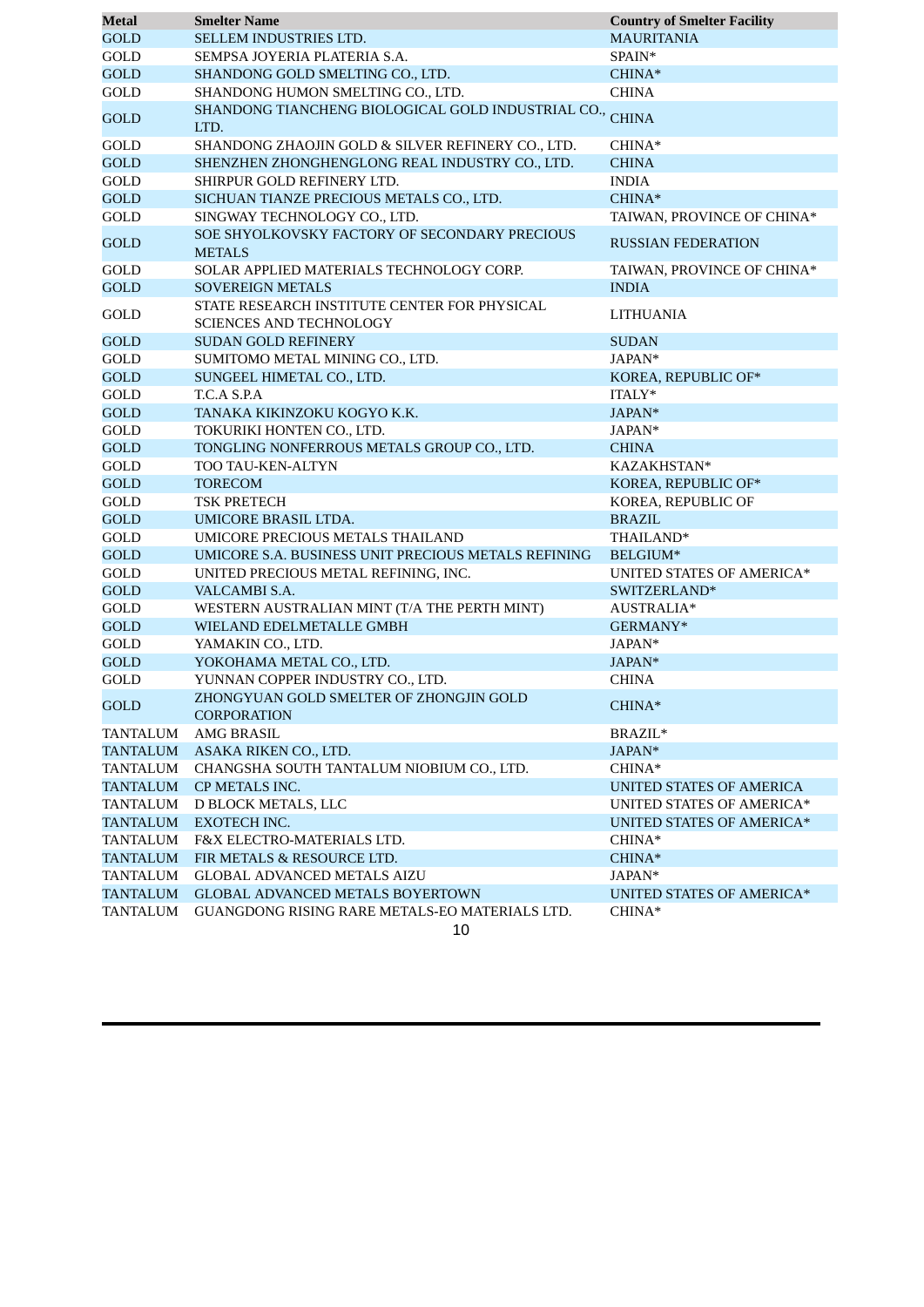| Metal           | <b>Smelter Name</b>                               | <b>Country of Smelter Facility</b> |
|-----------------|---------------------------------------------------|------------------------------------|
| <b>TANTALUM</b> | H.C. STARCK HERMSDORF GMBH                        | GERMANY*                           |
| <b>TANTALUM</b> | H.C. STARCK INC.                                  | UNITED STATES OF AMERICA*          |
| <b>TANTALUM</b> | HENGYANG KING XING LIFENG NEW MATERIALS CO., LTD. | CHINA*                             |
| <b>TANTALUM</b> | JIANGXI DINGHAI TANTALUM & NIOBIUM CO., LTD.      | CHINA*                             |
| <b>TANTALUM</b> | JIANGXI TUOHONG NEW RAW MATERIAL                  | CHINA*                             |
| <b>TANTALUM</b> | JIUJIANG JINXIN NONFERROUS METALS CO., LTD.       | CHINA*                             |
| <b>TANTALUM</b> | JIUJIANG TANBRE CO., LTD.                         | $CHINA*$                           |
| <b>TANTALUM</b> | JIUJIANG ZHONGAO TANTALUM & NIOBIUM CO., LTD.     | CHINA*                             |
| <b>TANTALUM</b> | <b>KEMET BLUE POWDER</b>                          | UNITED STATES OF AMERICA           |
| <b>TANTALUM</b> | KEMET DE MEXICO                                   | MEXICO*                            |
| <b>TANTALUM</b> | <b>META MATERIALS</b>                             | NORTH MACEDONIA, REPUBLIC          |
|                 |                                                   | $OF*$                              |
| <b>TANTALUM</b> | METALLURGICAL PRODUCTS INDIA PVT., LTD.           | $\text{INDIA}^*$                   |
| <b>TANTALUM</b> | MINERACAO TABOCA S.A.                             | $\text{BRAZIL}^*$                  |
| <b>TANTALUM</b> | MINERACAO TABOCA S.A.                             | BRAZIL*                            |
| <b>TANTALUM</b> | MITSUI MINING AND SMELTING CO., LTD.              | JAPAN*                             |
| <b>TANTALUM</b> | NINGXIA ORIENT TANTALUM INDUSTRY CO., LTD.        | CHINA*                             |
| <b>TANTALUM</b> | <b>NPM SILMET AS</b>                              | ESTONIA*                           |
| <b>TANTALUM</b> | <b>QUANTUMCLEAN</b>                               | UNITED STATES OF AMERICA*          |
| <b>TANTALUM</b> | RESIND INDUSTRIA E COMERCIO LTDA.                 | BRAZIL*                            |
| <b>TANTALUM</b> | SOLIKAMSK MAGNESIUM WORKS OAO                     | RUSSIAN FEDERATION*                |
| <b>TANTALUM</b> | TAKI CHEMICAL CO., LTD.                           | JAPAN*                             |
| <b>TANTALUM</b> | TANIOBIS CO., LTD.                                | THAILAND*                          |
| <b>TANTALUM</b> | <b>TANIOBIS GMBH</b>                              | GERMANY*                           |
| <b>TANTALUM</b> | TANIOBIS JAPAN CO., LTD.                          | JAPAN*                             |
| <b>TANTALUM</b> | TANIOBIS SMELTING GMBH & CO. KG                   | GERMANY*                           |
| TANTALUM        | <b>TELEX METALS</b>                               | UNITED STATES OF AMERICA*          |
| <b>TANTALUM</b> | ULBA METALLURGICAL PLANT JSC                      | KAZAKHSTAN*                        |
| <b>TANTALUM</b> | XIMEI RESOURCES (GUANGDONG) LIMITED               | CHINA*                             |
| <b>TANTALUM</b> | XINXING HAORONG ELECTRONIC MATERIAL CO., LTD.     | $CHINA*$                           |
| <b>TANTALUM</b> | YANLING JINCHENG TANTALUM & NIOBIUM CO., LTD.     | CHINA*                             |
| <b>TIN</b>      | <b>ALPHA</b>                                      | <b>UNITED STATES OF AMERICA*</b>   |
| <b>TIN</b>      | AN VINH JOINT STOCK MINERAL PROCESSING COMPANY    | <b>VIET NAM</b>                    |
| <b>TIN</b>      | CHENZHOU YUNXIANG MINING AND METALLURGY CO., LTD. | CHINA*                             |
| <b>TIN</b>      | CHIFENG DAJINGZI TIN INDUSTRY CO., LTD.           | CHINA*                             |
| <b>TIN</b>      | CHINA TIN GROUP CO., LTD.                         | CHINA*                             |
|                 | CRM FUNDICAO DE METAIS E COMERCIO DE EQUIPAMENTOS | BRAZIL**                           |
| <b>TIN</b>      | ELETRONICOS DO BRASIL LTDA                        |                                    |
| <b>TIN</b>      | <b>CRM SYNERGIES</b>                              | SPAIN*                             |
| TIN             | <b>CV AYI JAYA</b>                                | <b>INDONESIA</b>                   |
| <b>TIN</b>      | <b>CV DUA SEKAWAN</b>                             | <b>INDONESIA</b>                   |
| TIN             | <b>CV GITA PESONA</b>                             | <b>INDONESIA</b>                   |
| <b>TIN</b>      | <b>CV UNITED SMELTING</b>                         | <b>INDONESIA</b>                   |
| TIN             | <b>CV VENUS INTI PERKASA</b>                      | INDONESIA**                        |
|                 | DONGGUAN CIEXPO ENVIRONMENTAL ENGINEERING CO.,    |                                    |
| <b>TIN</b>      | LTD.                                              | <b>CHINA</b>                       |
| <b>TIN</b>      | <b>DOWA</b>                                       | JAPAN*                             |
| <b>TIN</b>      | ELECTRO-MECHANICAL FACILITY OF THE CAO BANG       | <b>VIET NAM</b>                    |
|                 | MINERALS & METALLURGY JOINT STOCK COMPANY         |                                    |
|                 | 11                                                |                                    |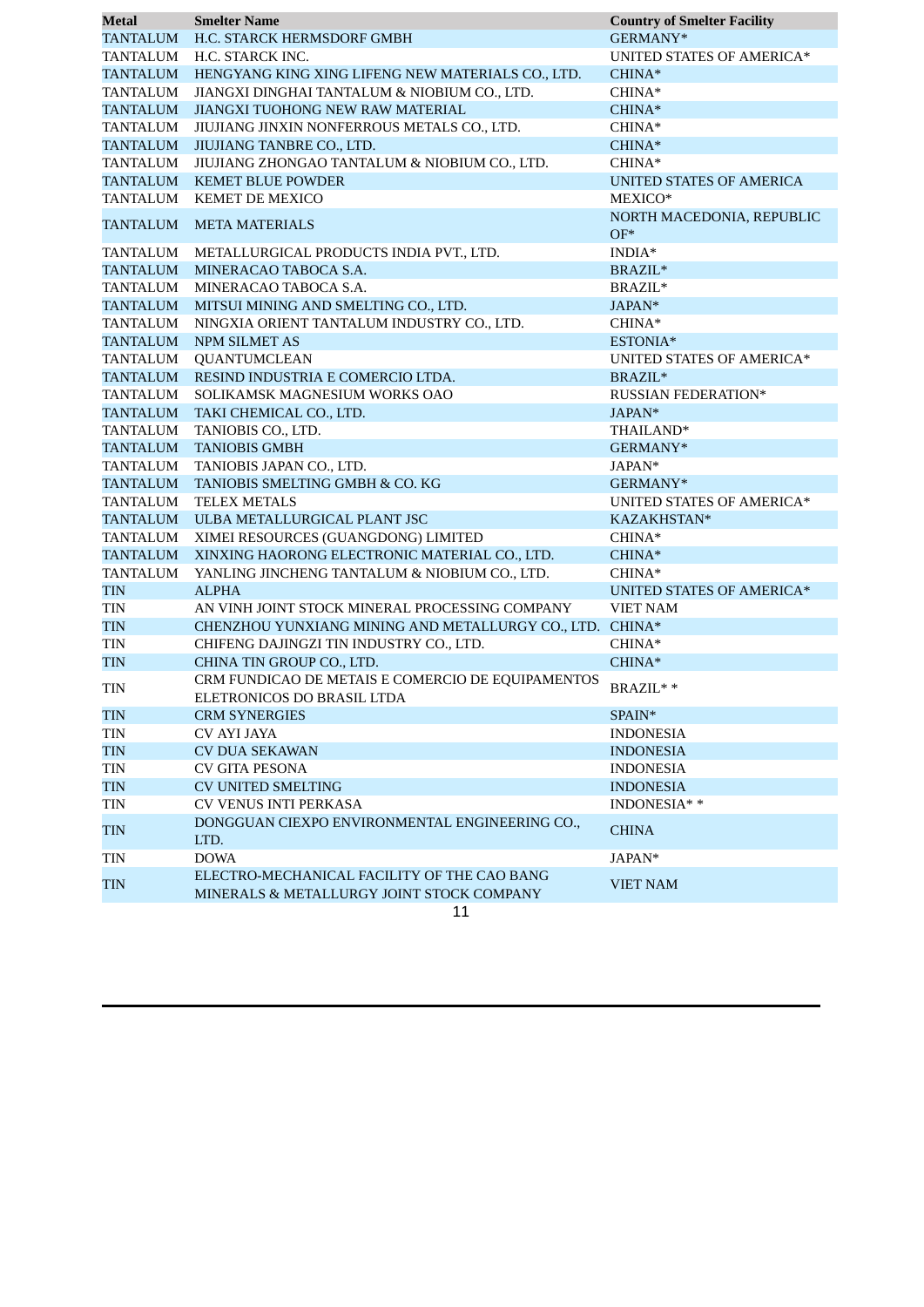| <b>Metal</b> | <b>Smelter Name</b>                              | <b>Country of Smelter Facility</b>      |
|--------------|--------------------------------------------------|-----------------------------------------|
| <b>TIN</b>   | <b>EM VINTO</b>                                  | BOLIVIA (PLURINATIONAL STATE<br>$OF)^*$ |
| <b>TIN</b>   | ESTANHO DE RONDONIA S.A.                         | BRAZIL*                                 |
| TIN          | <b>FENIX METALS</b>                              | POLAND*                                 |
| <b>TIN</b>   | GEJIU CITY FUXIANG INDUSTRY AND TRADE CO., LTD.  | <b>CHINA</b>                            |
| <b>TIN</b>   | GEJIU FENGMING METALLURGY CHEMICAL PLANT         | <b>CHINA</b>                            |
| <b>TIN</b>   | GEJIU KAI MENG INDUSTRY AND TRADE LLC            | <b>CHINA</b>                            |
| TIN          | GEJIU NON-FERROUS METAL PROCESSING CO., LTD.     | CHINA*                                  |
| <b>TIN</b>   | GEJIU YUNXIN NONFERROUS ELECTROLYSIS CO., LTD.   | CHINA*                                  |
| TIN          | GEJIU ZILI MINING AND METALLURGY CO., LTD.       | $CHINA*$                                |
| <b>TIN</b>   | GUANGDONG HANHE NON-FERROUS METAL CO., LTD.      | CHINA*                                  |
| TIN          | GUANYANG GUIDA NONFERROUS METAL SMELTING PLANT   | <b>CHINA</b>                            |
| <b>TIN</b>   | HUICHANG HILL TIN INDUSTRY CO., LTD.             | CHINA*                                  |
| TIN          | HUICHANG JINSHUNDA TIN CO., LTD.                 | <b>CHINA</b>                            |
| <b>TIN</b>   | JIANGXI NEW NANSHAN TECHNOLOGY LTD.              | CHINA*                                  |
| TIN          | LUNA SMELTER, LTD.                               | RWANDA*                                 |
| <b>TIN</b>   | MA'ANSHAN WEITAI TIN CO., LTD.                   | CHINA*                                  |
| TIN          | MAGNU'S MINERAIS METAIS E LIGAS LTDA.            | BRAZIL*                                 |
| <b>TIN</b>   | MALAYSIA SMELTING CORPORATION (MSC)              | MALAYSIA*                               |
| TIN          | MELT METAIS E LIGAS S.A.                         | BRAZIL*                                 |
| <b>TIN</b>   | METALLIC RESOURCES, INC.                         | <b>UNITED STATES OF AMERICA*</b>        |
| TIN          | METALLO BELGIUM N.V.                             | BELGIUM*                                |
| <b>TIN</b>   | METALLO SPAIN S.L.U.                             | SPAIN*                                  |
| TIN          | MINERACAO TABOCA S.A.                            | BRAZIL*                                 |
| <b>TIN</b>   | <b>MINSUR</b>                                    | PERU*                                   |
| TIN          | MITSUBISHI MATERIALS CORPORATION                 | JAPAN*                                  |
| <b>TIN</b>   | MODELTECH SDN BHD                                | <b>MALAYSIA</b>                         |
| TIN          | NGHE TINH NON-FERROUS METALS JOINT STOCK COMPANY | <b>VIET NAM</b>                         |
| <b>TIN</b>   | NOVOSIBIRSK PROCESSING PLANT LTD.                | <b>RUSSIAN FEDERATION**</b>             |
| TIN          | O.M. MANUFACTURING (THAILAND) CO., LTD.          | THAILAND*                               |
| <b>TIN</b>   | O.M. MANUFACTURING PHILIPPINES, INC.             | PHILIPPINES*                            |
| <b>TIN</b>   | OPERACIONES METALURGICAS S.A.                    | BOLIVIA (PLURINATIONAL STATE<br>$OF)^*$ |
| <b>TIN</b>   | PONGPIPAT COMPANY LIMITED                        | <b>MYANMAR</b>                          |
| TIN          | PRECIOUS MINERALS AND SMELTING LIMITED           | <b>INDIA</b>                            |
| <b>TIN</b>   | PT ARIES KENCANA SEJAHTERA                       | INDONESIA**                             |
| <b>TIN</b>   | PT ARTHA CIPTA LANGGENG                          | INDONESIA*                              |
| <b>TIN</b>   | PT ATD MAKMUR MANDIRI JAYA                       | INDONESIA*                              |
| TIN          | PT BABEL INTI PERKASA                            | INDONESIA*                              |
| <b>TIN</b>   | PT BABEL SURYA ALAM LESTARI                      | INDONESIA*                              |
| TIN          | PT BANGKA PRIMA TIN                              | <b>INDONESIA</b>                        |
| <b>TIN</b>   | PT BANGKA SERUMPUN                               | INDONESIA*                              |
| TIN          | PT BANGKA TIN INDUSTRY                           | <b>INDONESIA</b>                        |
| <b>TIN</b>   | PT BELITUNG INDUSTRI SEJAHTERA                   | <b>INDONESIA</b>                        |
| TIN          | PT BUKIT TIMAH                                   | INDONESIA**                             |
| <b>TIN</b>   | PT DS JAYA ABADI                                 | <b>INDONESIA</b>                        |
| TIN          | PT INTI STANIA PRIMA                             | <b>INDONESIA</b>                        |
| TIN          | PT KARIMUN MINING                                | <b>INDONESIA</b>                        |
| TIN          | PT KIJANG JAYA MANDIRI                           | <b>INDONESIA</b>                        |
| <b>TIN</b>   | PT LAUTAN HARMONIS SEJAHTERA                     | <b>INDONESIA</b>                        |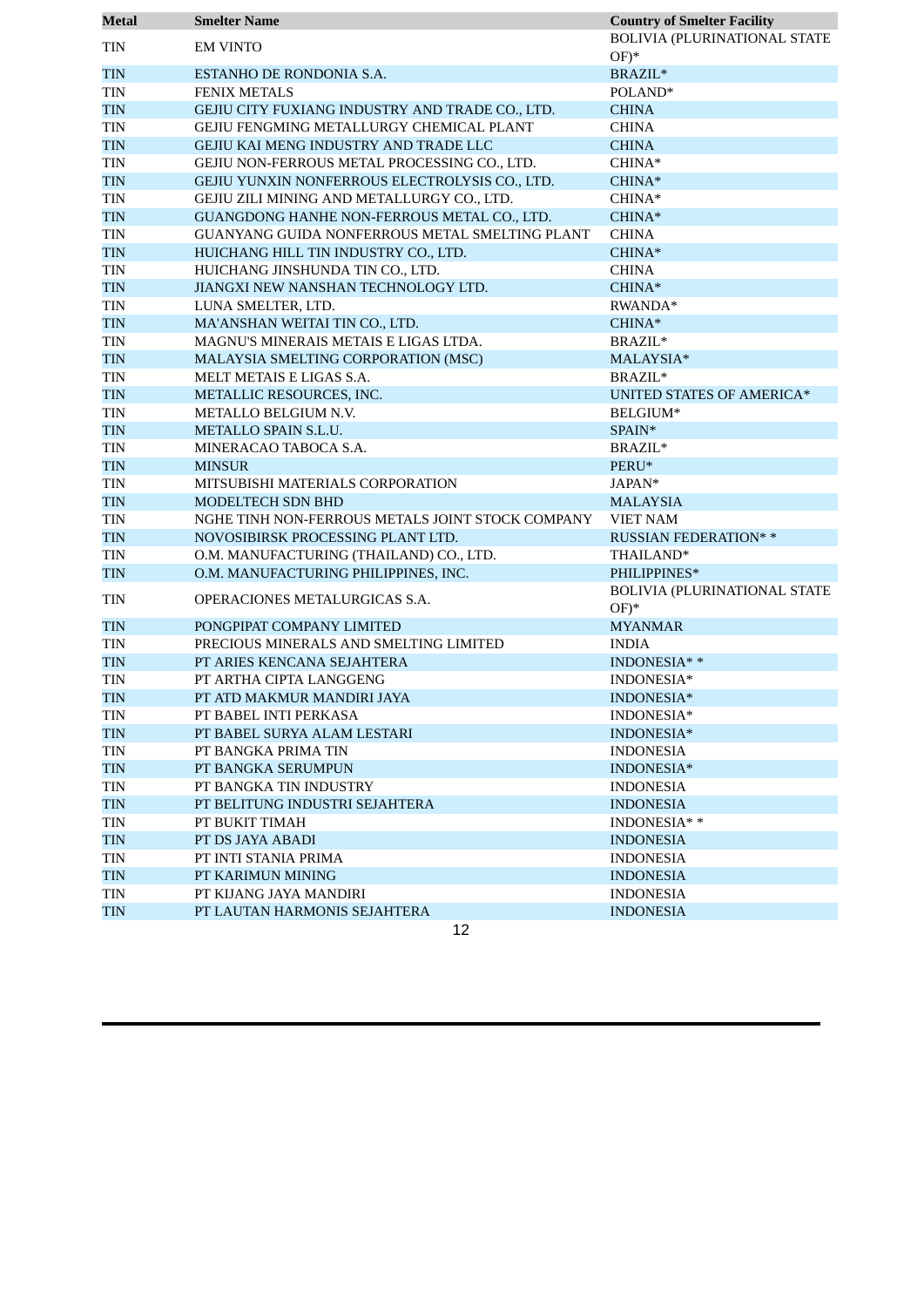| Metal           | <b>Smelter Name</b>                           | <b>Country of Smelter Facility</b> |
|-----------------|-----------------------------------------------|------------------------------------|
| TIN             | PT MENARA CIPTA MULIA                         | INDONESIA*                         |
| <b>TIN</b>      | PT MITRA STANIA PRIMA                         | INDONESIA*                         |
| TIN             | PT MITRA SUKSES GLOBALINDO                    | INDONESIA* *                       |
| <b>TIN</b>      | PT PANCA MEGA PERSADA                         | <b>INDONESIA</b>                   |
| <b>TIN</b>      | PT PREMIUM TIN INDONESIA                      | <b>INDONESIA</b>                   |
| <b>TIN</b>      | PT PRIMA TIMAH UTAMA                          | INDONESIA*                         |
| <b>TIN</b>      | PT RAJAWALI RIMBA PERKASA                     | INDONESIA*                         |
| <b>TIN</b>      | PT RAJEHAN ARIQ                               | INDONESIA*                         |
| <b>TIN</b>      | PT REFINED BANGKA TIN                         | INDONESIA*                         |
| <b>TIN</b>      | PT SARIWIGUNA BINASENTOSA                     | INDONESIA*                         |
| <b>TIN</b>      | PT STANINDO INTI PERKASA                      | INDONESIA*                         |
| <b>TIN</b>      | PT SUKSES INTI MAKMUR                         | INDONESIA**                        |
| TIN             | PT SUMBER JAYA INDAH                          | <b>INDONESIA</b>                   |
| <b>TIN</b>      | PT TIMAH NUSANTARA                            | INDONESIA* *                       |
| <b>TIN</b>      | PT TIMAH TBK KUNDUR                           | INDONESIA*                         |
| <b>TIN</b>      | PT TIMAH TBK MENTOK                           | INDONESIA*                         |
| <b>TIN</b>      | PT TININDO INTER NUSA                         | INDONESIA*                         |
| <b>TIN</b>      | PT TOMMY UTAMA                                | <b>INDONESIA</b>                   |
| <b>TIN</b>      | RESIND INDUSTRIA E COMERCIO LTDA.             | BRAZIL*                            |
| <b>TIN</b>      | RUI DA HUNG                                   | TAIWAN, PROVINCE OF CHINA*         |
| <b>TIN</b>      | SOFT METAIS LTDA.                             | BRAZIL*                            |
| <b>TIN</b>      | <b>SUPER LIGAS</b>                            | BRAZIL**                           |
| TIN             | THAI NGUYEN MINING AND METALLURGY CO., LTD.   | VIET NAM*                          |
| <b>TIN</b>      | <b>THAISARCO</b>                              | THAILAND*                          |
| <b>TIN</b>      | TIN SMELTING BRANCH OF YUNNAN TIN CO., LTD.   | CHINA*                             |
| <b>TIN</b>      | TIN TECHNOLOGY & REFINING                     | <b>UNITED STATES OF AMERICA*</b>   |
|                 | TUYEN QUANG NON-FERROUS METALS JOINT STOCK    |                                    |
| <b>TIN</b>      | <b>COMPANY</b>                                | <b>VIET NAM</b>                    |
| <b>TIN</b>      | VQB MINERAL AND TRADING GROUP JSC             | <b>VIET NAM</b>                    |
| <b>TIN</b>      | WHITE SOLDER METALURGIA E MINERACAO LTDA.     | BRAZIL*                            |
| <b>TIN</b>      | YUNNAN CHENGFENG NON-FERROUS METALS CO., LTD. | CHINA*                             |
| <b>TIN</b>      | YUNNAN YUNFAN NON-FERROUS METALS CO., LTD.    | <b>CHINA</b>                       |
| <b>TUNGSTEN</b> | A.L.M.T. CORP.                                | JAPAN*                             |
| <b>TUNGSTEN</b> | <b>ACL METAIS EIRELI</b>                      | BRAZIL*                            |
|                 | ALBASTEEL INDUSTRIA E COMERCIO DE LIGAS PARA  |                                    |
| <b>TUNGSTEN</b> | FUNDICAO LTD.                                 | BRAZIL**                           |
| <b>TUNGSTEN</b> | <b>ARTEK LLC</b>                              | <b>RUSSIAN FEDERATION</b>          |
| <b>TUNGSTEN</b> | ASIA TUNGSTEN PRODUCTS VIETNAM LTD.           | VIET NAM*                          |
| <b>TUNGSTEN</b> | CHENZHOU DIAMOND TUNGSTEN PRODUCTS CO., LTD.  | CHINA*                             |
| <b>TUNGSTEN</b> | CHINA MOLYBDENUM TUNGSTEN CO., LTD.           | $CHINA*$                           |
| <b>TUNGSTEN</b> | CHONGYI ZHANGYUAN TUNGSTEN CO., LTD.          | CHINA*                             |
| <b>TUNGSTEN</b> | CNMC (GUANGXI) PGMA CO., LTD.                 | <b>CHINA</b>                       |
| <b>TUNGSTEN</b> | CRONIMET BRASIL LTDA                          | BRAZIL*                            |
| <b>TUNGSTEN</b> | FUJIAN GANMIN RAREMETAL CO., LTD.             | CHINA*                             |
| TUNGSTEN        | FUJIAN JINXIN TUNGSTEN CO., LTD.              | <b>CHINA</b>                       |
| <b>TUNGSTEN</b> | GANZHOU HAICHUANG TUNGSTEN CO., LTD.          | CHINA*                             |
| <b>TUNGSTEN</b> | GANZHOU HUAXING TUNGSTEN PRODUCTS CO., LTD.   | CHINA*                             |
| TUNGSTEN        | GANZHOU JIANGWU FERROTUNGSTEN CO., LTD.       | CHINA*                             |
| <b>TUNGSTEN</b> | GANZHOU SEADRAGON W & MO CO., LTD.            | CHINA*                             |
| <b>TUNGSTEN</b> | <b>GLOBAL TUNGSTEN &amp; POWDERS CORP.</b>    | UNITED STATES OF AMERICA*          |
|                 | 13                                            |                                    |